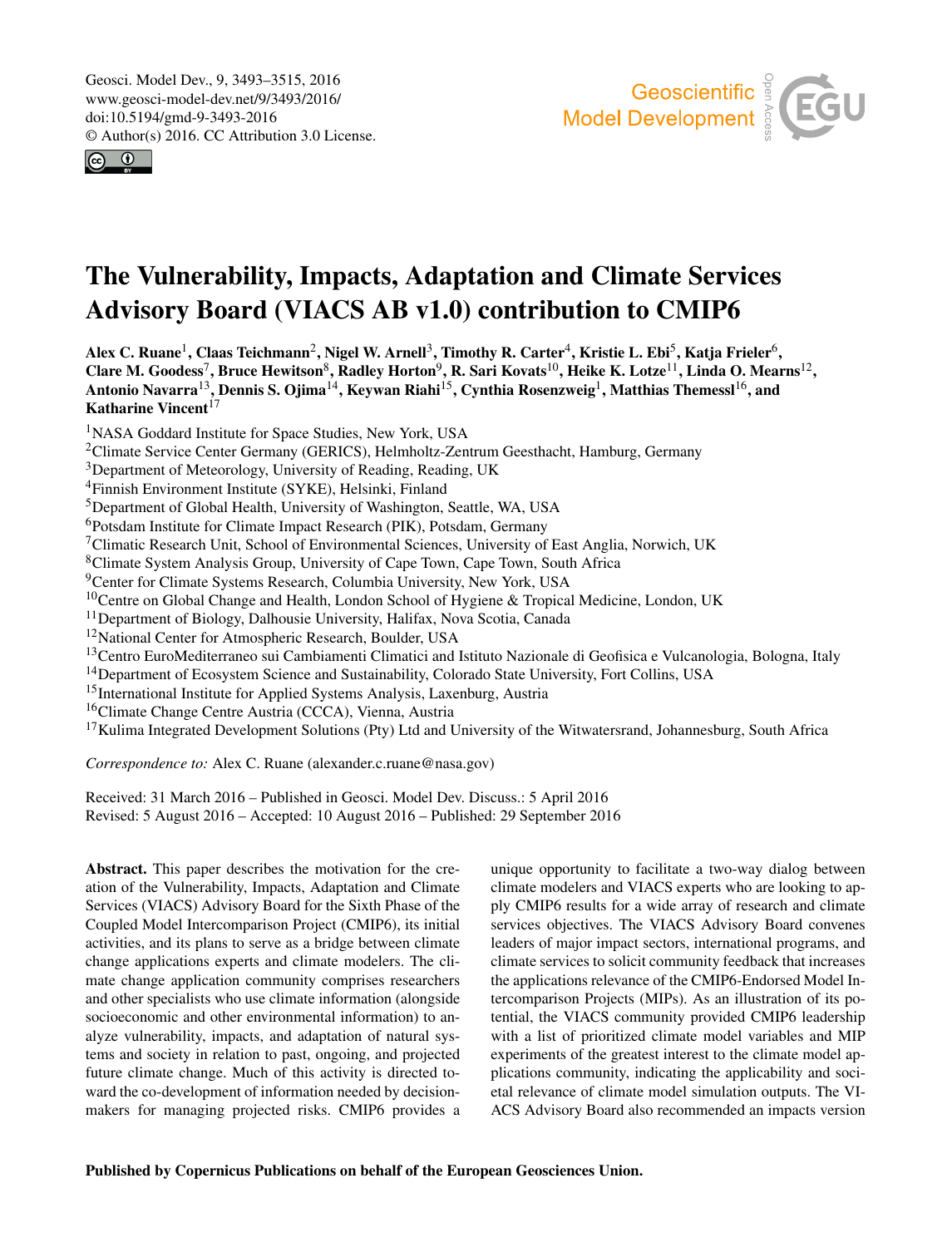of Obs4MIPs and indicated user needs for the gridding and processing of model output.

# 1 Introduction

Charles David Keeling's observations of rising carbon dioxide concentrations at the Mauna Loa Observatory alerted the world to the formidable challenge of anthropogenic interference in the climate system more than 50 years ago (Keeling, 1960). In the years since there has been tremendous progress in our understanding of climate drivers, atmospheric circulation, interaction between climate system components, climate dynamics, human and natural system responses to climate change, and strategies that may safeguard these systems in a changing world (IPCC, 2013). The collective evidence base compiled by the climate science community culminated in action by the United Nations Framework Convention on Climate Change (UNFCCC) to adopt the 2015 Paris Agreement to limit warming of the global climate and to increase the ability to adapt to adverse climate impacts (UNFCCC, 2015). The Paris Agreement reinforces the urgent need for climate applications based on cutting-edge science to support the implementation of emissions reductions and climate adaptations around the world while not undermining social well-being. It is therefore crucial that a platform is created to support an active dialog between researchers and practitioners so that information exchange about climate change, sectoral system responses, and strategies to respond can be sustained.

Climate research is based on a foundation of observational data and understanding of the physical, chemical, and biological processes that govern the climate system. Climate models, bolstered by an exponential increase in computational resources, have emerged as an important tool for climate scientists seeking to fill gaps in knowledge of the climate system. In particular, climate models play an important role in simulating complex and interacting climate processes, testing climate hypotheses, illustrating the potential ramifications of emissions pathways, and acting as a virtual laboratory of climate response. The Coupled Model Intercomparison Project (CMIP) emerged out of the earlier Atmospheric Model Intercomparison Project (AMIP – Gates et al., 1999), recognizing the rapid development from atmosphere-only general circulation models (GCMs) toward coupled ocean–atmosphere– cryosphere–land GCMs. The establishment of CMIP in 1995 was seen as an initiative to undertake systematic intercomparison and evaluation of climate models to spur model improvement and application of comparable outputs (Meehl et al., 2000).

The range of expertise required to develop climate models differs in many respects from the expertise underpinning studies of climate change vulnerability, impacts, and adaptation (VIA). Although there are many overlapping areas of inquiry (e.g., vegetative response is of interest in climate models, for agricultural and forestry applications, and in ecosystem science), VIA experts commonly translate the physical quantities reported in climate output (e.g., temperature, precipitation, humidity) into societally relevant quantities (e.g., crop and fisheries yield, available water and energy resources, disease prevalence, commodity market shifts, species habitat loss). However, this translation process frequently demands much more than a deterministic representation of a climatic "cause" producing an "effect" on a given exposed system. System response under a changing climate is frequently mediated by parallel societal and environmental ("global") changes (Revi et al., 2014). It can also be influenced by factors that may be poorly understood and difficult to model (e.g., aspects of behavior, vulnerability, and governance) that require other expertise and methods to be deployed. Some VIA analysis therefore takes a "bottomup" approach starting from a consideration of the factors affecting vulnerability to impact, rather than a "top-down" scenario-driven approach, and in such analyses information on potential climate changes may play only a small role. Hence, the science of VIA analysis is both interdisciplinary and demands extensive knowledge of climate, other concurrent global changes (biophysical and social), and the affected system itself (Adger et al., 2013).

VIA analysis is undertaken in varying contexts, ranging from publicly funded academic research (e.g., developing new paradigms, methods, data sets, or tools) to applications delivering products directly to specific clients with particular geographical areas or sectors of concern. The realm of climate services (CS) is a subset of the latter category, in which experts combine sector-specific climate and impact information to form knowledge products and tools for decision support across public and private stakeholders. This "operationalizing" of climate science requires an understanding of decision-making needs, processes, timelines, incentives, priorities, level of risk aversion, and tradeoffs that determine the tailored climate information products that would be most useful, for example (Weaver et al., 2014). This understanding can, in turn, inform VIA methods, tools, and data products, particularly on inter- and trans-disciplinary frontiers. Figure 1 provides a simplified schematic of the interactions between the science of climate, the science of system behavior, and the operationalization of climate information.

This paper describes the origins, motivation, creation, and initial activities of the Vulnerability, Impacts, Adaptation and Climate Services (VIACS) Advisory Board for CMIP, which is designed to facilitate communications between the climate modeling community and the various communities applying climate change information for scientific or operational purposes. By formalizing this process and involving leaders from each community, the VIACS Advisory Board aims to enhance the societal benefit of climate information.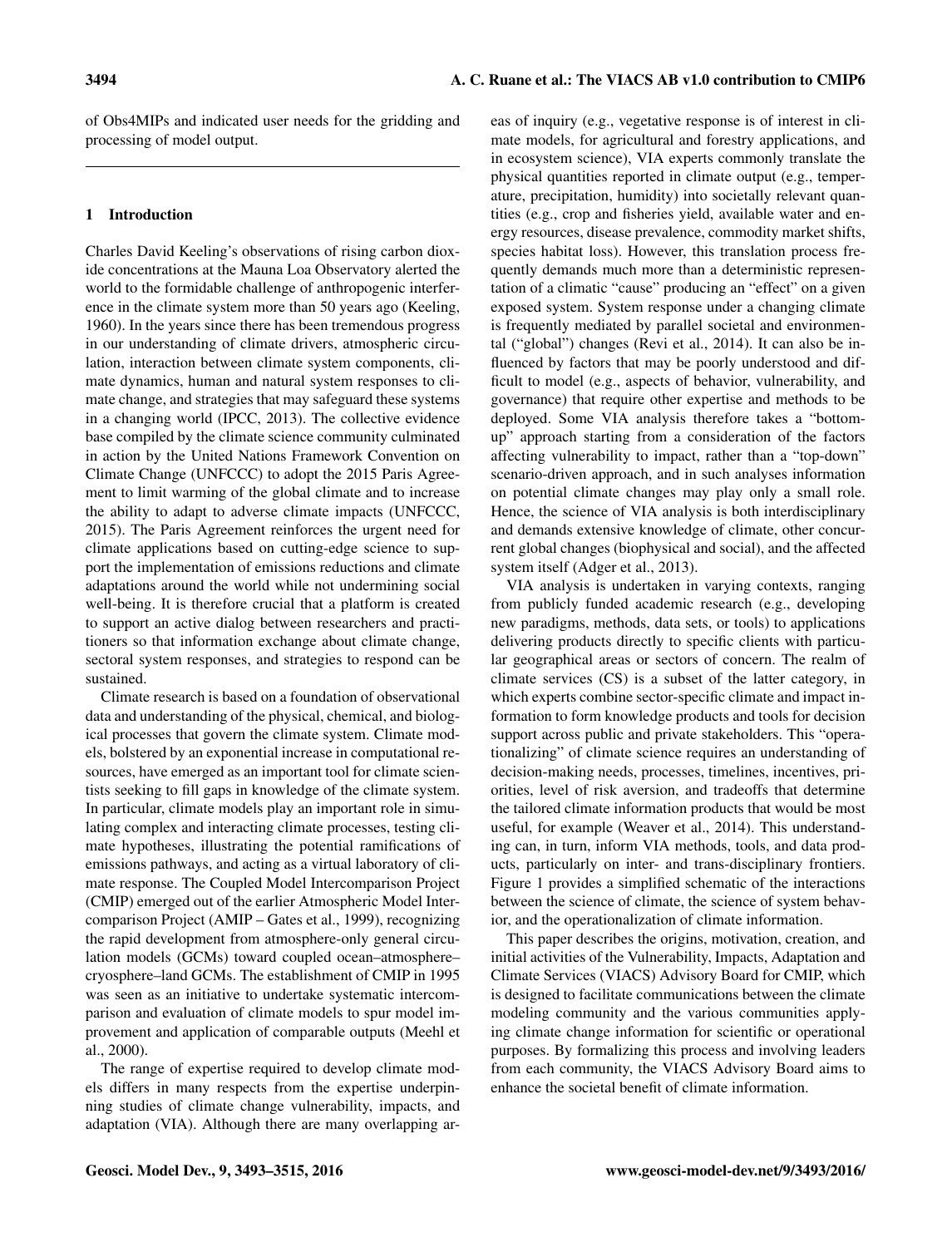#### A. C. Ruane et al.: The VIACS AB v1.0 contribution to CMIP6 3495

Table 1. Summary of VIACS community interest in the CMIP6 DECK and CMIP6-Endorsed Model Intercomparison Projects (MIPs). More detail about CMIP6 organization is provided by Eyring et al. (2016), and each of these CMIP6-Endorsed MIPs is described in more detail in a separate contribution to this Special Issue.

| Short name                                                                     | Long name                                                                 | VIACS community expressing interest in at<br>least one experiment*    |  |
|--------------------------------------------------------------------------------|---------------------------------------------------------------------------|-----------------------------------------------------------------------|--|
|                                                                                | Central set                                                               |                                                                       |  |
| Historical                                                                     | <b>CMIP6</b> Historical Simulation                                        | All                                                                   |  |
| <b>DECK</b>                                                                    | Diagnostic, Evaluation, and Characterization of Klima                     | All                                                                   |  |
| CMIP6-Endorsed MIPs (each contains a set of experiments)                       |                                                                           |                                                                       |  |
| AerChemMIP                                                                     | Aerosols and Chemistry Model Intercomparison Project                      | Agriculture, terrestrial ecosystems, health                           |  |
| $C^4$ MIP                                                                      | Coupled Climate Carbon Cycle Model Intercomparison Project                | Ag, fisheries, marine ecosystems                                      |  |
| <b>CFMIP</b>                                                                   | Cloud Feedback Model Intercomparison Project                              | Fisheries, marine ecosystems                                          |  |
| <b>DAMIP</b>                                                                   | Detection and Attribution Model Intercomparison Project                   | Agriculture, fisheries, marine ecosystems,<br><b>Climate Services</b> |  |
| <b>DCPP</b>                                                                    | Decadal Climate Prediction Project                                        | All                                                                   |  |
| <b>FAFMIP</b>                                                                  | Flux-Anomaly-Forced Model Intercomparison Project                         | Fisheries, marine ecosystems                                          |  |
| GeoMIP                                                                         | Geoengineering Model Intercomparison Project                              | Agriculture, fisheries, marine ecosystems                             |  |
| <b>GMMIP</b>                                                                   | Global Monsoons Model Intercomparison Project                             | Fisheries, marine ecosystems, terrestrial<br>ecosystems               |  |
| HighResMIP                                                                     | High-Resolution Model Intercomparison Project                             | Fisheries, marine ecosystems                                          |  |
| ISMIP <sub>6</sub>                                                             | Ice Sheet Model Intercomparison Project for CMIP6                         | Fisheries, marine ecosystems                                          |  |
| LS3MIP                                                                         | Land Surface, Snow and Soil Moisture                                      | Terrestrial ecosystems                                                |  |
| <b>LUMIP</b>                                                                   | Land-Use Model Intercomparison Project                                    | Agriculture, terrestrial ecosystems, Climate                          |  |
|                                                                                |                                                                           | <b>Services</b>                                                       |  |
| OMIP                                                                           | Ocean Model Intercomparison Project                                       | Fisheries, marine ecosystems                                          |  |
| <b>PMIP</b>                                                                    | Paleoclimate Modelling Intercomparison Project                            | Fisheries, marine ecosystems                                          |  |
| <b>RFMIP</b>                                                                   | Radiative Forcing Model Intercomparison Project                           | None                                                                  |  |
| ScenarioMIP                                                                    | Scenario Model Intercomparison Project                                    | All                                                                   |  |
| <b>VolMIP</b>                                                                  | Volcanic Forcings Model Intercomparison Project                           | Agriculture                                                           |  |
| CMIP6-Endorsed Diagnostic MIPs (no experiments, but specific analyses planned) |                                                                           |                                                                       |  |
| <b>CORDEX</b>                                                                  | Coordinated Regional Climate Downscaling Experiment                       | Not applicable                                                        |  |
| DynVarMIP                                                                      | Dynamics and Variability Model Intercomparison Project                    | Not applicable                                                        |  |
| <b>SIMIP</b>                                                                   | Sea Ice Model Intercomparison Project                                     | Not applicable                                                        |  |
| <b>VIACS AB</b>                                                                | Vulnerability, Impacts, Adaptation and Climate Services Advisory<br>Board | Not applicable                                                        |  |

<sup>∗</sup> Not all VIACS communities weighed in on initial variable and experiment request; dialog ongoing.

#### 2 Background

#### 2.1 CMIP6

After its founding in 1995, the Coupled Model Intercomparison Project (CMIP) timed its phases to provide climate model projections of record for the Intergovernmental Panel on Climate Change (IPCC) Assessment Reports (AR). CMIP2, CMIP3, and CMIP5 formed the basis of global model simulations for the Third Assessment Report (TAR), Fourth Assessment Report (AR4), and Fifth Assessment Report (AR5; IPCC, 2015), respectively. CMIP is now in its sixth phase (CMIP6; Eyring et al., 2016a) and continues in its role of systematically inter-comparing climate models and making outputs available to the applications communities in support of all three Working Groups of the Sixth IPCC Assessment Report (AR6) cycle.

CMIP6 is designed to answer three overarching science questions (Eyring et al., 2016a). (1) How does the Earth system respond to forcing? (2) What are the origins and consequences of systematic model biases? (3) How can we assess future climate changes given climate variability, predictability, and uncertainties in scenarios? CMIP6 is organized around a historical climate simulation, entry card simulations for CMIP6 designed for Diagnostic, Evaluation and Characterization of Climate (or "Klima" in Greek, giving an acronym DECK for these central simulations), and a number of CMIP6-Endorsed Model Intercomparison Projects (MIPs) that explore specific aspects of climate, model performance, and/or diagnostics (Table 1). CMIP6-Endorsed Diag-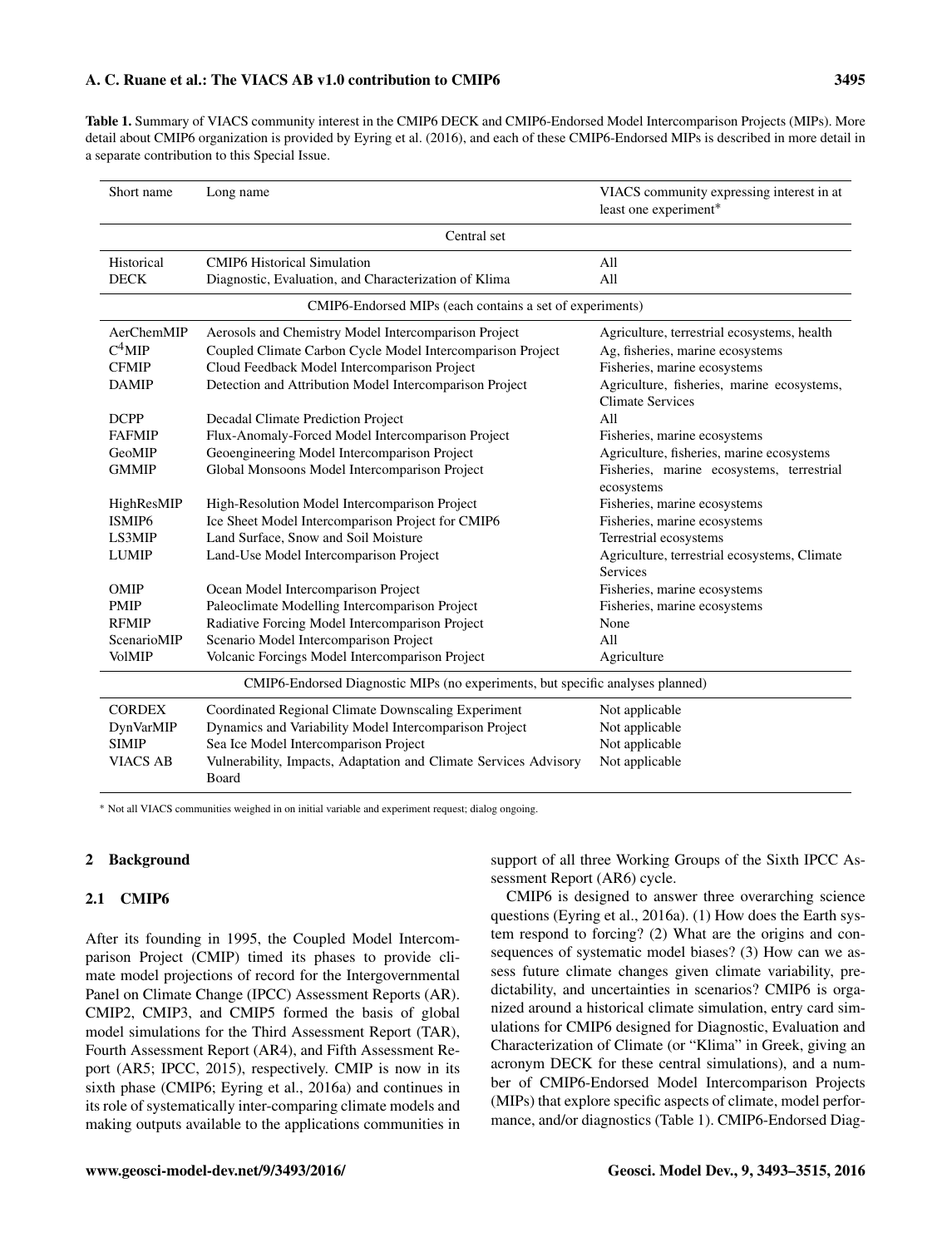

Figure 1. The VIACS Advisory Board provides a new mechanism to help integrate the Vulnerability, Impacts, and Adaptation communities with the Climate Services community, allowing for more comprehensive communication between the climate modeling community and those who apply climate model outputs. Black lines represent previous lines of communication, with the VIACS Advisory Board now helping to connect applications communities and provide a conduit for communications with the climate modeling community.

nostic MIPs are unique in that they do not define individual model experiments, but commit to specific aspects of analysis and contribute to evaluation and application. These central experiments and CMIP6-Endorsed MIPs were designed within the scientific backdrop of the World Climate Research Programme's Grand Science Challenges (see Eyring et al., 2016a). CMIP6 provides participating modeling groups with an overarching structure, coordination, data framework, and hub to communicate results to the broader community, potentially including online visualizations and analyses.

# 2.2 Applied climate communities

Observations and understanding of the effects of climate and weather on natural and human systems raise concerns about potential adverse impacts of anthropogenic climate change, and about decisions that may be required for preparing and adapting systems to these impacts. Such concerns motivate the development of practical approaches for analyzing impacts, making use of model projections of future climate along with scenarios describing concurrent changes in socioeconomic conditions affecting system exposure and vulnerability.

# 2.2.1 The Vulnerability, Impacts, and Adaptation (VIA) research community

In a review for the IPCC AR5, Burkett et al. (2013) documented the emergence and rapid increase in climate impact research, beginning with agricultural and biological research in the 1970s and then expanding into many areas of social science. To illustrate this evolution, they report that

more than 100 papers were published on the topic of climate change "impacts" in 1991, with the topics of "adaptation" and societal "cost" only reaching that threshold in 2003. VIA publications still come disproportionately from European, North American, and Asian-Pacific institutions and focus largely on impacts in those regions; however, VIA publications from other regions have become more numerous in recent years.

The evolution of VIA literature is also evident in successive assessments by IPCC Working Group II (IPCC, 1990, 1992, 1996, 1997, 2001, 2007, 2014). The organization of the assessments evolved with the development of the subject area, from largely impacts-orientated chapters in the first three full assessments (IPCC, 1990, 1996, 2001) toward a greater focus on adaptation and risk management across the working group in the latest two assessments (IPCC, 2007, 2014). All assessments employed a sectoral and thematic treatment of VIA issues, with additional regional chapters introduced following the Second Assessment (IPCC, 1997). The majority of the literature was based on studies with a local- to regional-scale focus, though there are also studies examining global impact or using integrated assessment models. Very few studies use systematic methods across sectors taking a global perspective (e.g., Arnell, 2016; Warszawski et al., 2014). One of the challenges faced in Working Group (WG) II has been the need to aggregate and synthesize across multiple studies, sectors and regions, to identify key risks of climate change to be communicated to decisionmakers.

The researchers and practitioners conducting VIA studies are spread across many thousands of institutions, worldwide, with few centers dedicated to VIA research. Until the establishment of PROVIA in 2010 (see Sect. 4.1.2 below), there has been no single international program coordinating a research agenda to which most VIA researchers would naturally be aligned (equivalent to the World Climate Research Programme for climate researchers or the Integrated Assessment Modeling Consortium for mitigation researchers). The IPCC assessments have been among the few examples wherein hundreds of senior VIA researchers come together to review and interpret the latest published research findings within a coherent framework. In this connection, there have been calls for consistency in approaches to VIA studies, to facilitate more effective comparison and integration of results between studies and regions. The need was raised in methodological guidelines for impact and adaptation assessment developed by the IPCC ahead of the first UNFCCC Conference of the Parties (IPCC, 1994b). Moreover, one of the original motivations for establishing the IPCC Task Group on Scenarios for Climate Impact Assessment (TG-CIA) in 1997, the forerunner of TGICA (see Sect. 4.1.1 below), was to help encourage the selection and application of a consistent set of climate and socioeconomic scenarios in climate change impact and adaptation studies (Parry, 2000). Ten years later, Rosenzweig and Wilbanks (2010) called for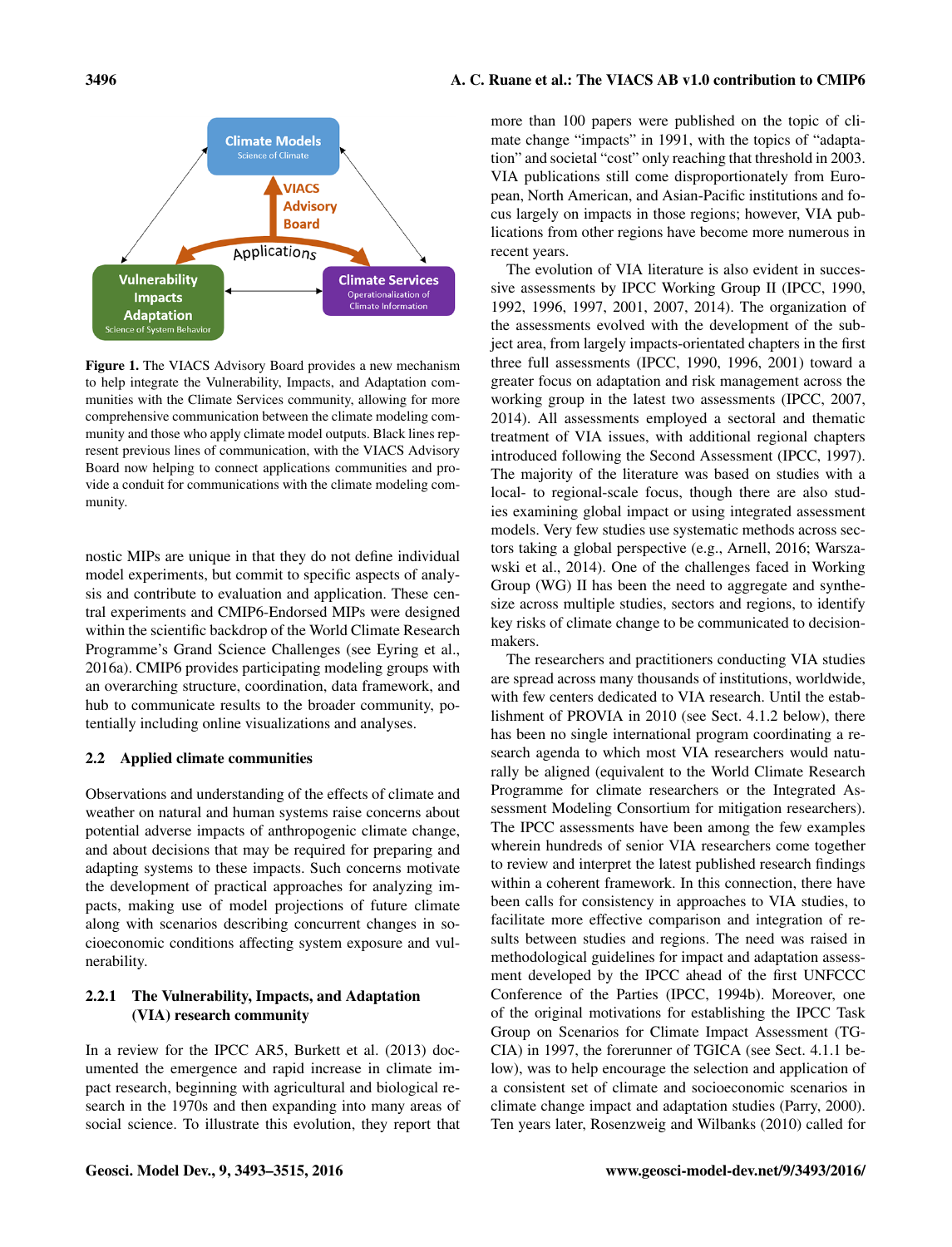systematic intercomparison and evaluation across VIA methods and scales, as well as self-organization to increase communication within the community and with collaborators in the climate modeling and integrated assessment modeling communities. Nascent efforts to build cohesively organized research endeavors within various impact sectors and international programs provide a framework for VIA interaction with CMIP6 (as described in Sect. 4).

#### 2.2.2 The climate services community

Climate services seek to enhance stakeholders' abilities to anticipate and build resilience to changing climate conditions through the co-design and co-production of tailored information for climate product development and user application. Such activities themselves are probably as old as climate research. However, it is only in recent years that the term "climate services" has come into widespread usage. There are several recent definitions of "climate services" emphasizing different aspects (Laurenco et al., 2016). The World Meteorological Organization's (WMO) Global Framework for Climate Services (GFCS; WMO, 2014) and the American Meteorological Society's (AMS) definitions focus on the aspect of the preparation and delivery of user-tailored climate data. The definition in the Climate Service Roadmap, a European Commission initiative to foster research and innovation for climate services, also includes "counselling on best practices, development and evaluation of solutions and any other service in relation to climate that may be of use for the society at large" (European Commission, 2015).

A brief history of climate services is provided by Vaughan and Dessai (2014). They localize the foundation of climate services to the International Meteorological Organization (IMO; a precursor to the WMO) in the late 19th century. The World Climate Programme was created in the context of the first World Climate Conference (WCC) organized by the WMO, aiming to improve our understanding of the climate system and its impact on society. More recently the GFCS was created by the WMO to provide a worldwide mechanism for coordinated actions to enhance the quality, quantity and application of climate services (WMO, 2014). An open, informal international coalition was founded in the frame of the first international conference on climate services (ICCS 1) in New York, 2011: the Climate Services Partnership. It aims at improving the provision and development of climate services worldwide and at supporting the GFCS. Growing interest in climate services recognizes the fact that, despite the rapid improvement and growth in the information base for understanding past climate events and future projections, much of this information is not informing climate risk management (McGregor, 2015; Eisenack et al., 2014). This also reflects the growing awareness that Climate Services have specific characteristics that may differentiate them from the established meteorological forecast services; including the multidisciplinary nature of the information required and the innovative climate service co-design process.

#### 3 The VIACS Advisory Board

#### 3.1 Motivation

The need for strong communication and collaboration between the climate modeling community and those who apply climate information has long been recognized, as there is a common need to

- keep climate applications up to date on the latest model developments, outputs, and evaluations;
- track the ways in which climate model simulations inform the identification and prioritization of risk management and resilience-building strategies;
- evaluate the effectiveness of climate services;
- provide feedback into priority areas for model improvements;
- define variables for the CMIP6 data request that are relevant for the VIACS community; and
- advise applications communities that do not have access to the technical skills and/or resources necessary to interpret CMIP model archives.

In the past these lines of communication have been formed in an ad hoc fashion that too often lacks stability or falls well short of its potential.

Figure 2a presents an illustration of the lines of communications (gray lines) between climate modeling centers (black stars) and various VIACS communities (represented as colored shapes of various sizes and types). Although many lines of communication have been forged over the years, their utility varies widely. These include formal relationships or memoranda of understanding at center levels, national projections services that coordinate with VIACS communities (but not back to CMIP), co-located climate modeling and VI-ACS groups, VIACS communities that have made strong efforts to reach out to many climate modeling centers (or vice versa), strong connections between individual modeling centers and individuals within a VIACS project, lines of communication developed for a particular project, and some groups that remain isolated with few lines of communication. Soliciting the VIACS perspective for climate modeling or climate model center perspectives on VIACS applications has been an onerous and complex task involving many actors and organizations.

Figure 2b illustrates the potential for the VIACS Advisory Board for CMIP to play an *additional* role in communication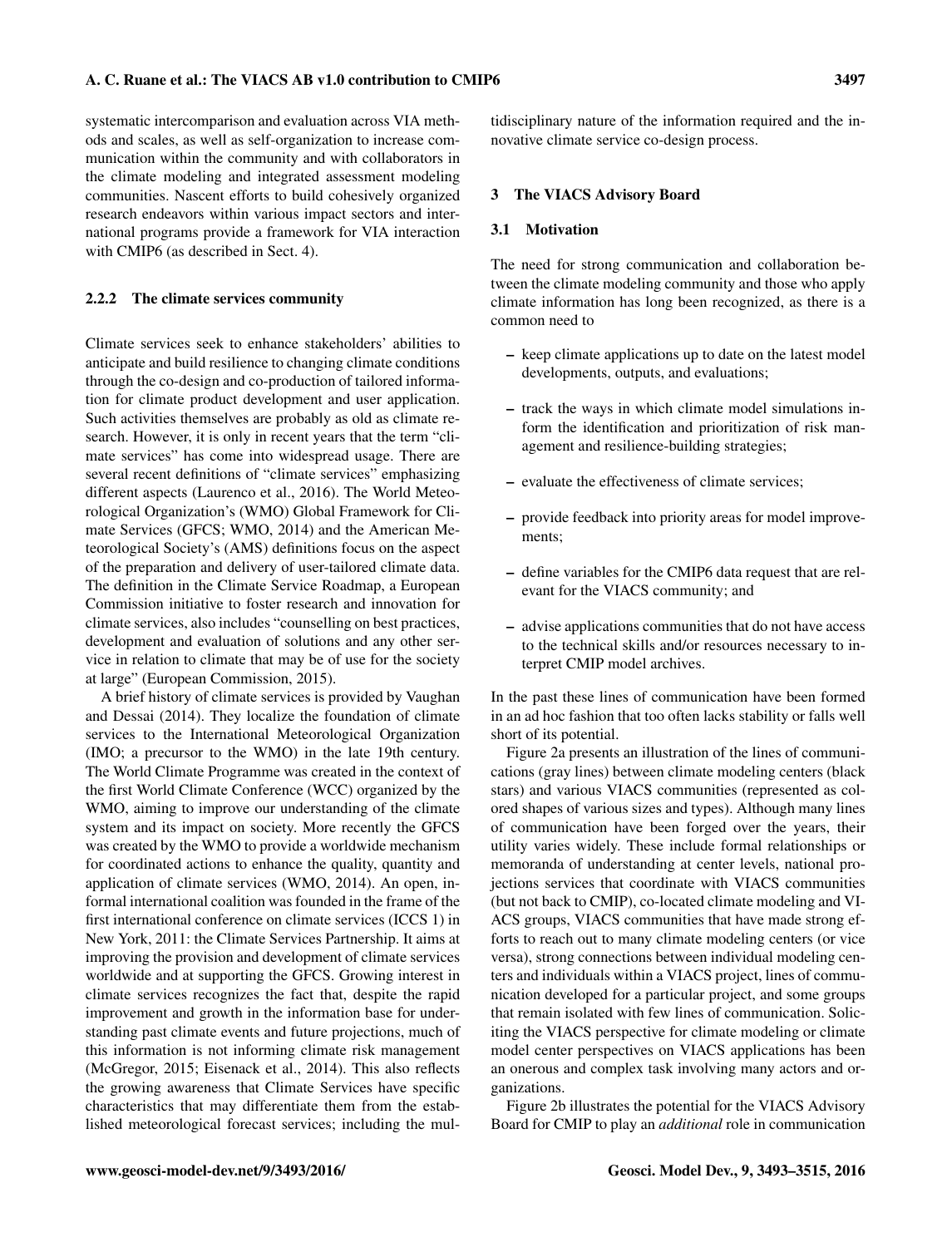

Figure 2. Schematic illustrating the development of the VIACS Advisory Board as an organized process of communication between the climate modeling community and the climate application communities. (a) Absent organized communication, each climate modeling center and each climate applications entity had to connect and maintain communications, resulting in a mixture of strong, convoluted, or absent lines of communication. (b) As the climate modeling community has organized interactions through CMIP6 (and the CMIP6-Endorsed MIPs; Eyring et al., 2016a), the applications communities of VIA research and the emerging climate services community can utilize the VIACS Advisory Board to provide coherent interaction with CMIP6 leadership and modeling groups. Note that lines of communication are not equivalent to modes of data access, which would include various data distribution centers and clearinghouses.

between the climate modeling centers and VIACS communities. Utilizing CMIP's ability to organize and act as a communications hub for the modeling centers, the VIACS Advisory Board is similarly designed to survey the leaders of major VIA sector disciplines (e.g., agriculture, water resources, forestry, fisheries, terrestrial and marine ecosystems, infrastructure, urban, health, energy), regional integrated impacts studies, international agencies and committees, and projects (examples are described in Sect. 4 below). These leaders are often well connected with the broader VIACS communities in their same field, allowing a manageable group of contacts to provide more coherent access to the broader VIACS communities. Depending on the request, information may be requested by discipline, project, or specific region, which allows solicitations to be efficiently targeted.

### 3.2 Endorsement, mandate, and formation of the VIACS Advisory Board

To form a more coherent and productive interaction between the climate modelers in CMIP6 and the VIACS communities, and to enhance the relevance of CMIP6 to society through all impact sectors, CMIP6 endorsed the creation of a VIACS Advisory Board for CMIP6. Launched in 2015 as a Diagnostic Model Intercomparison Project (MIP), the VIACS Advisory Board was not proposed to conduct new climate model experiments, but serves as an advisory body to encourage inputs from the VIACS community on experiment and output design for CMIP6-Endorsed MIPs, guidelines for good practices in the use of CMIP6 outputs, and online metrics and visualizations intended for use by the VIACS community. The VIACS Advisory Board is designed to be a bridge between the VIACS community (generally those researchers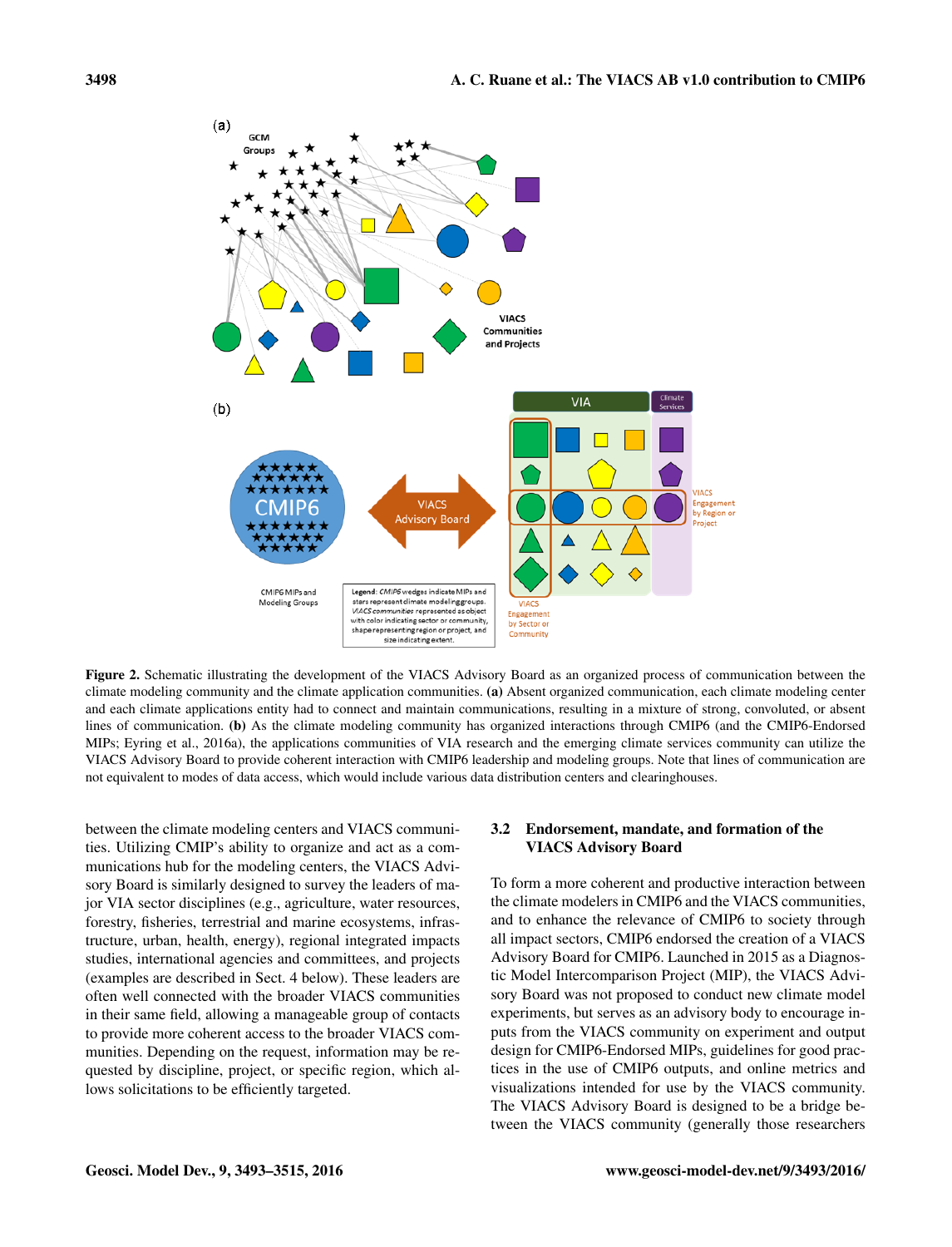whose work is assessed by IPCC Working Group II – *Impacts, Adaptation, and Vulnerability*) and the climate modeling community (generally those researchers whose work is assessed by IPCC Working Group I – *The Physical Science Basis*). Climate modeling groups that are interested in building stronger engagement with the climate change applications community, and likewise VIACS experts eager to spur climate model developments that would facilitate applications, are encouraged to interact with the VIACS Advisory Board.

Engagement with the CMIP modeling groups will help ensure that model output fits the climate service application needs, and also allows the modeling groups to provide synthesized input into the process by which climate information is distilled into climate applications messages. A close connection is also needed to CORDEX (also a CMIP6 Diagnostic MIP; see Sect. 4.1.4 below) to motivate downscaling methods geared towards providing improved climate information on temporal and spatial scales required in applications research and climate services, as well as to TGICA (see Sect. 4.1.1 below) to ensure consistency in scenarios for climate applications. Both groups also contribute valuable experience working in the climate modeling and climate applications communities. The VIACS Advisory Board will advise on the establishment of common evaluation concepts for global and regional climate data, best practices for the creation of individual climate service products, and online visualizations developed by CMIP to explore the sectoral implications of climate projections. Another goal of the board is to help improve the ways that climate services present information (e.g., vocabulary, uncertainties, information content, product consistency, and the delivery and perception of messages). This can benefit from social science networks within the VIACS community.

# 3.3 Structure

The VIACS Advisory Board is led by Co-Chairs, one each from the VIA and the Climate Services communities (initial Co-Chairs were leaders of VIA and CS proposals combined by the CMIP Panel). Board members serve 2-year terms with rotating chairs to ensure new perspectives and a reasonable time commitment. Members of the VIACS Advisory Board have a mandate to coordinate with other experts within their region/sector/group to provide communitybased guidance that can be integrated at the VIACS Advisory Board level and then presented to CMIP6. Board members were selected by the Co-Chairs and drawn from leaders of VIA sectors, major projects, and international programs, many having participated in several parallel engagement efforts that were merged into the original proposal for a VIACS Advisory Board within CMIP. Members are tasked with surveying their respective communities (not just their own inner circle) and providing comprehensive feedback for CMIP6 to consider in designing and prioritizing scenarios and metrics

for analysis and benchmarking that would be relevant for VI-ACS applications. Future terms of the Advisory Board would benefit from the inclusion of more members from regions beyond North America, Europe, and South Africa; at this point membership reflects these regions' disproportionate role in leading international VIACS programs. It is worth noting that current board members work beyond their home regions, so perspective and information needs of other regions are not entirely neglected. Board members also provide guidance from their experience developing metrics and visualizations that appeal to VIACS community researchers, stakeholders, and decision-makers. These include sector-specific indices (e.g., heat damage degree days for ecosystems, consecutive dry days for agriculture and water resources, temperature– humidity indices for health) and requirements for documentation and online guidance that will facilitate understanding of CMIP6 products by the lay public. The board will also advise on the translation and dissemination of CMIP climate modelers' advice for best practices for the use of climate model outputs within the VIACS community.

#### 3.4 Convening and communications plan

To fulfill its potential as a conduit for communication between the VIACS and climate modeling communities, the board establishes regular communication between representatives of the CMIP6-Endorsed MIPs and the VIACS community. High-level participation from both sides is required. Each consultation of the VIACS Advisory Board comprises five steps (summarized in Table 2). The VIACS Advisory Board is expected to convene approximately on a quarterly basis; however, in the early stages of CMIP6, the board's activities have been closer to a monthly schedule in response to urgent CMIP6 design questions.

The VIACS Advisory Board is also active in periods between teleconferences. Activities include outreach encouraging greater utilization of the VIACS Advisory Board as a unique resource for both climate modelers and VIACS communities, as well as the development of new network connections that will increase CMIP's reach into the climate applications community. Representatives of the VIACS Advisory Board also participate in major CMIP6 meetings to give voice to the VIACS perspective on priority climate model outputs and evolving VIACS community needs, although any formal recommendations must be made in consultation with the full Advisory Board. Although the board is tasked with providing feedback and ideas regarding the use of CMIP6 outputs for VIACS assessments, the assessments themselves are beyond the mandate of the VIACS Advisory Board, but are likely to involve many of the board members through their participation in independent studies.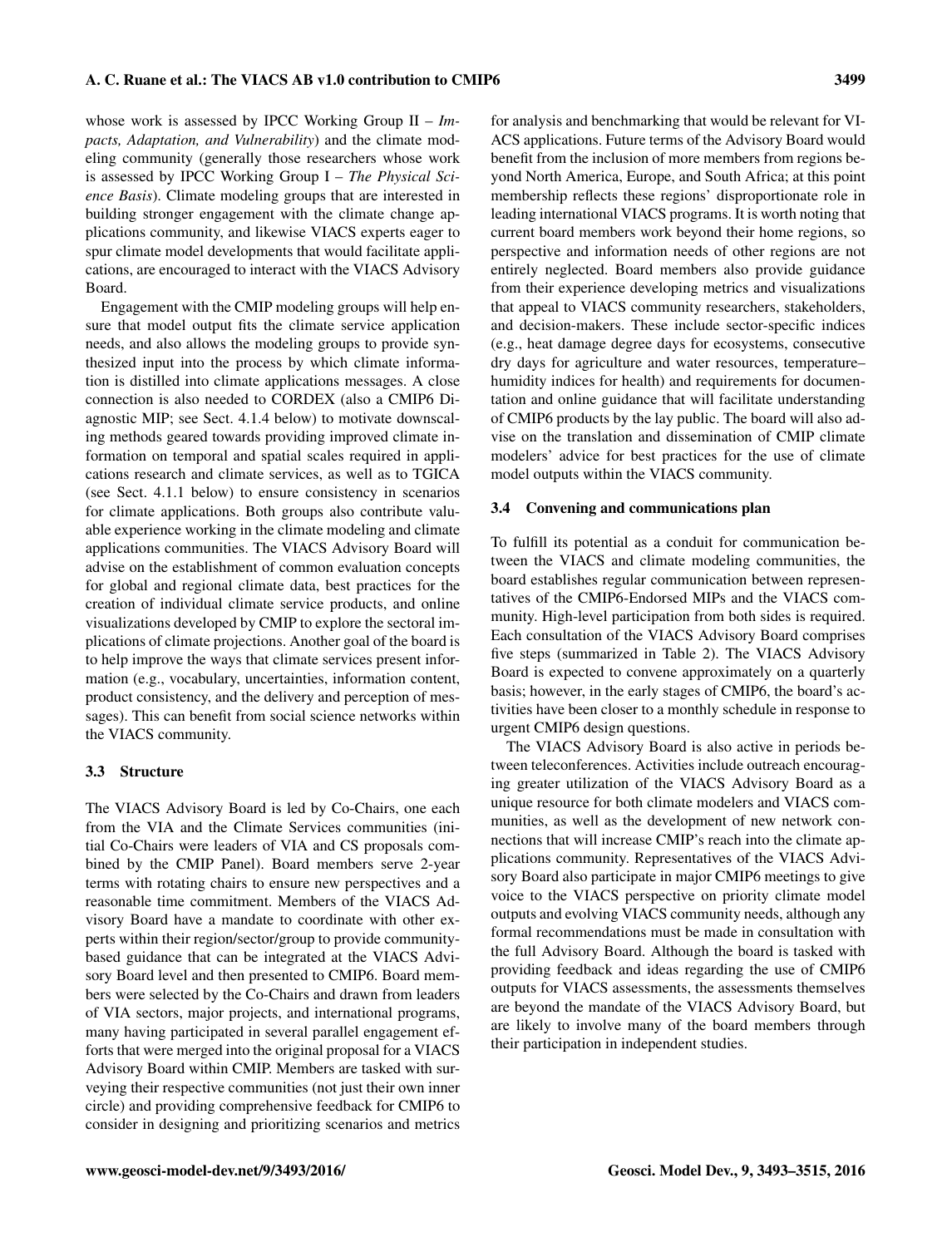Table 2. Five steps followed for each VIACS Advisory Board consultation to focus on CMIP/VIACS communications. If the VIACS community requests information from the CMIP community, a similar process is conducted in the opposite direction.

| <b>Step</b>                   | Description                                                                                                                                                                                                                        |
|-------------------------------|------------------------------------------------------------------------------------------------------------------------------------------------------------------------------------------------------------------------------------|
| 1                             | VIACS Advisory Board Co-Chairs reach out to CMIP6 representatives to solicit input, requests, or questions to propose<br>to the VIACS Advisory Board.                                                                              |
| $\mathfrak{D}_{\mathfrak{p}}$ | VIACS Advisory Board Co-Chairs prepare summary documents or worksheets that provide a coherent template for the<br>solicitation of input across the VIACS communities.                                                             |
| 3                             | The VIACS Advisory Board holds a teleconference to discuss the CMIP6 questions, request solicitation of information<br>using the provided templates, and raise issues from the VIACS communities.                                  |
| 4                             | Board members survey their respective networks of colleagues and provide collated responses back to the Co-Chairs.                                                                                                                 |
| 5                             | Co-Chairs submit a summary of the CMIP6/VIACS community interactions, solicitation results, and action items iden-<br>tified by the board to all board members and the CMIP6 leadership (to be shared with MIP leaders as needed). |

#### 4 Engaging the broader VIACS communities

The VIACS Advisory Board is a focused effort specifically mandated to link the VIACS and GCM communities for CMIP6. A portion of this mandate is shared by a range of other groups, and the VIACS Advisory Board seeks to complement these efforts by offering an additional level of coordination and engagement among leaders. This section highlights a non-exhaustive selection of the major groups within various VIACS communities with whom the VIACS Advisory Board engages to solicit feedback and inputs for the CMIP process (for example in the course of step 4 of the VIACS consultation process summarized in Table 2).

# 4.1 International programs

The VIACS Advisory Board builds on a legacy of research and applications networks and materials established by several high-profile expert groups and programs.

# 4.1.1 TGICA

Up to the time of the IPCC Second Assessment, while there was some coordination in the selection of scenarios describing alternative future developments of atmospheric greenhouse gas and aerosol emissions under the auspices of the IPCC (e.g., Leggett et al., 1992; IPCC, 1994a), the consistent use of emissions scenarios as inputs to fully coupled AOGCMs run in transient (time-dependent) mode was still limited. Many GCMs were still being run for scenarios of doubling or quadrupling of  $CO<sub>2</sub>$ ; sensitivity-based simulation designs that were not suitable for many VIACS applications. Moreover, access to the outputs of climate model simulations had to be negotiated with the modeling centers themselves or through a few volunteer individuals and organizations who collected climate model information on behalf of a growing research community studying impacts (e.g., at the National Center for Atmospheric Research in the US and the Climatic Research Unit in the UK).

Ahead of the IPCC Third Assessment there was clear recognition of a need to engage and coordinate between different research communities whose work was based on the use of socioeconomic and greenhouse gas emissions scenarios. This resulted in the 1997 establishment of a Task Group on Scenarios for Climate Impact Assessment (TGCIA) to inventory impact studies and climate model runs, provide climate model outputs through a Data Distribution Centre (DDC; [http://www.ipcc-data.org\)](http://www.ipcc-data.org), and produce guidance materials to facilitate the use of scenarios. TGCIA and the DDC worked to facilitate cooperation and communication between the modeling and impacts communities, particularly with respect to the availability and accessibility of climate data. It was out of criteria suggested by TGCIA – for climate model simulations and the selection of standard variable data sets for downloading and storage – that the foundations for activities now coordinated by CMIP originated.

The IPCC Task Group on Data and Scenario Support for Impact and Climate Analysis (TGICA) is the present-day counterpart of TGCIA. It comprises members drawn from nominations by national IPCC Focal Points, bringing together diverse expertise and experiences from a cross section of research communities representing all three IPCC Working Groups. TGICA's current mandate is to "facilitate wide availability of climate change related data and scenarios to enable research and sharing of information across the IPCC Working Groups". TGICA maintains the DDC as a means of accessing climate, socio-economic and environmental data, both from historical observations and from future projections (scenarios), in support of IPCC work and as used in the IPCC assessments. The DDC is designed primarily for climate change researchers, but is also relevant to educators, practitioners, governmental and non-governmental organizations, and the public. Importantly, the DDC hosts data relevant across Working Groups with a consistent quality control and appropriate supporting materials.

TGICA also contributes to building capacity, for example by publishing several peer-reviewed technical guidelines,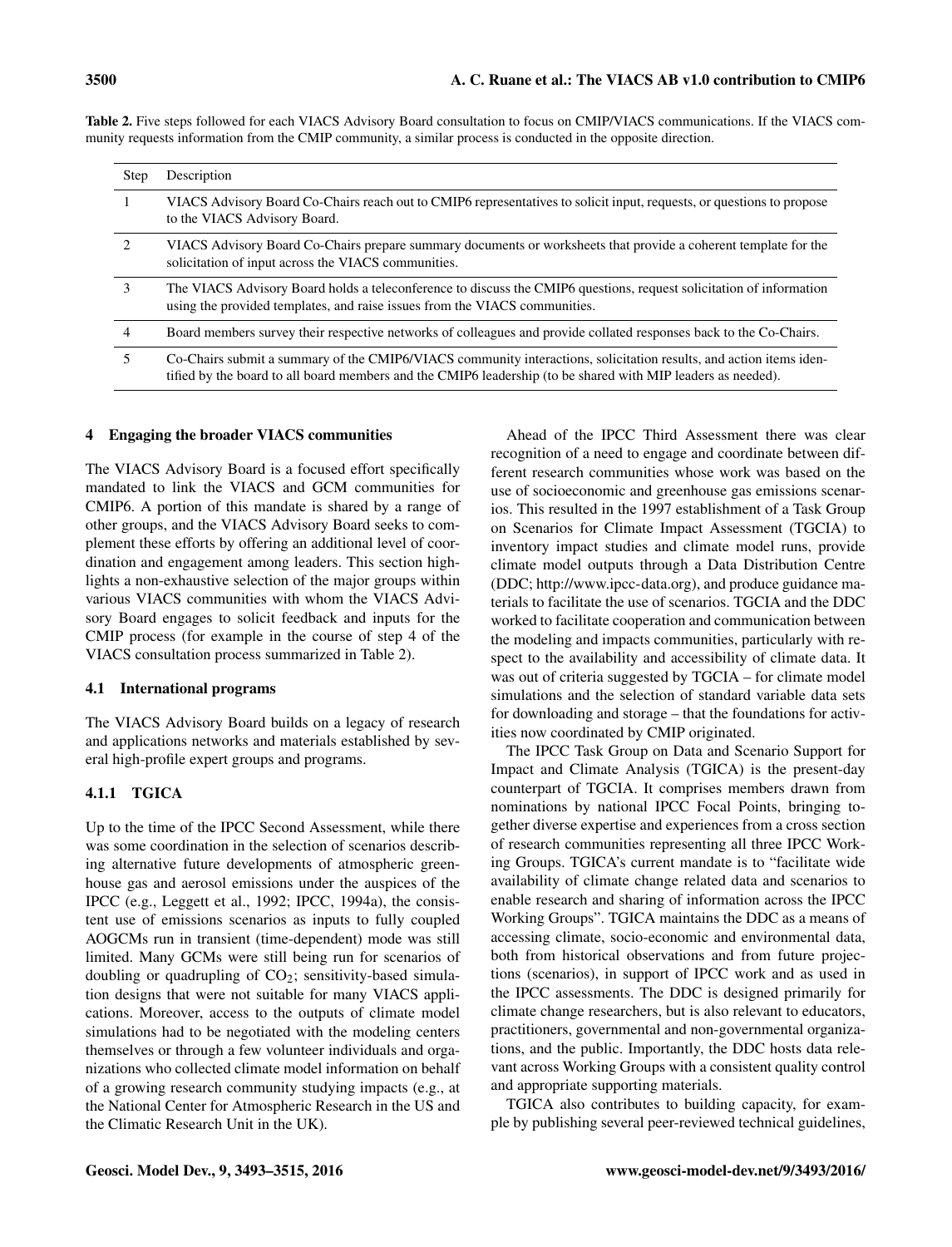distributed by the DDC, on the development and application of climate, other environmental and socioeconomic scenarios for climate change impact, adaptation, and vulnerability assessment (e.g., IPCC-TGICA 2007; Mearns et al., 2003; Nicholls et al., 2011; Wilby et al., 2004), with other similar documents and updates in preparation. In addition, TGICA facilitates expert meetings to contribute to regional capacity building. For example, an expert meeting on "Integrating analysis of regional climate change and response options" was held in 2007 to catalyze regional interdisciplinary research on climate change, impacts, adaptation, vulnerability, and mitigation (Marengo et al., 2009).

# 4.1.2 PROVIA

The Global Programme of Research on Climate Change Vulnerability, Impacts and Adaptation (PROVIA; UNEP, 2013) represents an interface between the research community and decision-makers and other stakeholders to provide direction, coherence, and capacity-building at the international level for improved policy-relevant research on vulnerability, impacts, and adaptation. PROVIA is recognized within the World Climate Programme as the body that helps represent the perspectives of this highly diverse, transdisciplinary community, operating for researchers associated with IPCC Working Group II in a manner similar to the World Climate Research Program (WCRP) coordination of research associated with Working Group I. PROVIA's parent organizations are the UN Environment Program (UNEP), the World Meteorological Organization (WMO), and the UN Educational, Scientific, and Cultural Organization (UNESCO). PROVIA helps international communities share practical experiences and research findings by improving the availability and accessibility of knowledge to the people that need it most. Together with collaborative partners, knowledge networks, and the larger VIACS community, it is helping to identify and alert international organizations to research needs and gaps. In this way PROVIA helps the scientific community to mobilize and communicate the growing basis of information from VIACS research so that governments and other key stakeholders are able to consider this knowledge in their decision-making processes. PROVIA is focused on four objectives, each of which may be furthered by the VIACS Advisory Board: (1) coordinating research on climate vulnerability, impacts, and adaptation; (2) guiding investment in research; (3) communicating high-quality scientific information to governments and international agencies with due urgency and specificity; and (4) building research capacity, especially in developing countries.

The VIACS Advisory Board was endorsed by the Programme of Research on Climate Change Vulnerability, Impacts, and Adaptation (PROVIA), which will act as an anchor program to support the long-term balance and stability of the Advisory Board as well as to encourage participation of representatives from numerous regions, impact sectors, and prominent international groups. Specific PROVIA activities of direct relevance to VIACS include co-sponsoring the biannual Climate Adaptation Futures Conference, developing a research agenda and guidance documents to support VIA assessment, supporting scenario development and model intercomparison activities, conducting VIA-related training workshops, and supporting a fellowship program for young researchers. All these activities offer mechanisms for the VIACS Advisory Board to engage with a large number of researchers, stakeholders, decision-makers, and policymakers to better integrate climate information into climate change risk assessments across a number of sectors, with results also feeding back into the design and implications of climate modeling experiments.

#### 4.1.3 The WCRP Working Group on Regional Climate

The Working Group on Regional Climate (WGRC) was established by the WCRP in 2013 with a mandate to "coordinate regional climate research and science-based knowledge development for decision makers". This mandate to interact with both the physical climate science community (particularly within WCRP) and providers and users of climate information is reflected in the membership, terms of reference, and activities undertaken by the WGRC. For example, it has a specific role to oversee and promote CORDEX (see below) and in this context the emphasis has been on facilitating and guiding the tailoring and application of CORDEX outputs within regions (such as Latin America and the Caribbean, or Africa). Over the last 3 years, the WGRC has initiated and led discussion on the research challenge of "data distillation" – referring to the challenge presented by the conflicting information from global climate models (e.g., CMIP GCM runs), regional climate models (e.g., CORDEX runs), empirical–statistical downscaled data (e.g., statistical models using CMIP outputs as predictors), and multiple competing observational data sets of historical change and variability. It has also promoted a subtle yet important shift in emphasis from "regional information" that puts the focus on data resolution for a location, to "information for regions" that recognizes that regions are related to climate processes at all scales. The latter approach brings a holistic perspective to the climate drivers for regional decision-scale needs, and hence also for the VIA and climate service communities. The two themes of data distillation and information for regions are brought together in the concept of Frontiers of Climate Information (FOCI) projects that are designed to help advance the transformation of the multiplicity of data products on climate change and variability into robust and scale-relevant information for decision needs.

# 4.1.4 CORDEX

The Co-ordinated Regional Downscaling Experiment (CORDEX; Giorgi et al., 2009) is a research project under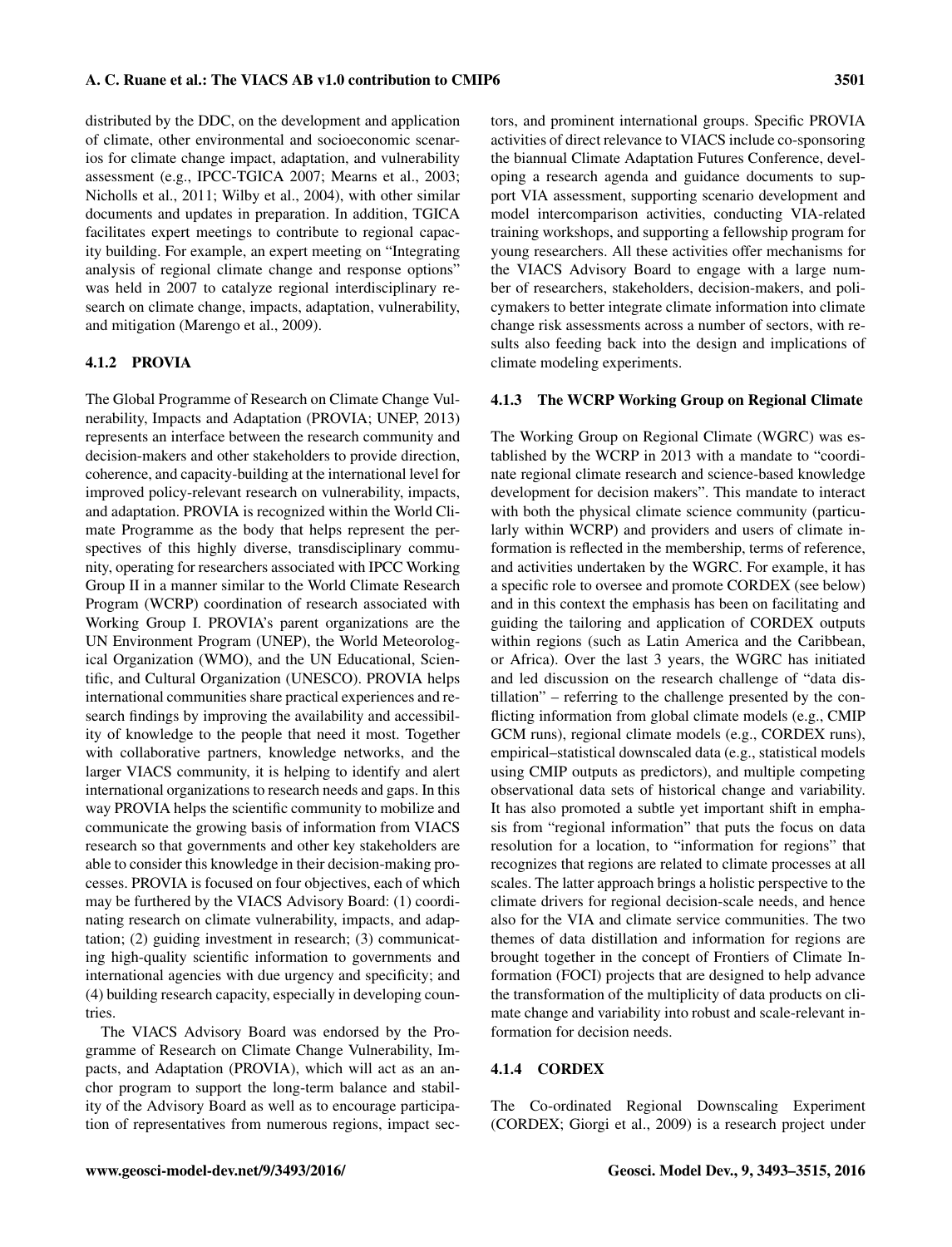the auspices of the WCRP with a vision to advance and coordinate the science and application of regional climate downscaling through global partnerships. CORDEX is principally focused on research using downscaling to better understand relevant regional/local climate phenomena as well as their variability and changes. In the process CORDEX seeks to improve regional climate downscaling models and techniques. Through regional teams CORDEX has been producing coordinated sets of regional downscaled projections for most regions of the world, and through the regional teams has fostered interaction with users of regional climate information. While there is high expectation that CORDEX will provide more skillful projections for regions, the extent of added value from higher-resolution information is context-dependent and its use is complicated given limited resources within the VIACS and CORDEX communities to simultaneously explore multiple uncertainties including models, scenarios, and downscaling techniques. As such, the VIACS community should view CORDEX output as a valuable additional source of information that may be potentially incorporated alongside other data in the context of the WGRC's emphasis on constructing "information for regions".

CORDEX has been successful in establishing regional research teams, and is currently in the process of establishing Flagship Pilot Studies (FPS) that will focus on targeted subcontinental regions to address key scientific questions and needs of the VIACS community. The current efforts are concentrated on developing phase 2 of CORDEX to downscale from the CMIP GCMs to resolutions of 25 km and higher using both dynamical and statistical downscaling. CORDEX is also developing ways to bring convergence between the RCM and empirical statistical downscaling (ESD) activities, and with GCM projections, in the context of the WGRC's distillation challenge.

# 4.2 Impact sector communities

Research and applications communities have formed within a large number of impact sectors, offering an avenue of cohesive outreach for the VIACS Advisory Board. This section describes impact sectors' major focus, use of climate information, and community efforts for cohesive communication as an overview of the diverse VIACS communities and their unique needs for climate model outputs.

# 4.2.1 Agriculture and food security

Climate applications in the agricultural sector span sub-fieldlevel support for management interventions to national- and international-level assessments of crop and livestock productivity, commodity prices, and food security. Climate information drives agricultural decisions on a continuum of timescales, with researchers and practitioners seeking to build systems that are sustainable and resilient to climate

extremes, climate variability, and climate change. Climate model outputs (particularly temperature, precipitation, humidity, and  $CO<sub>2</sub>$  concentrations) have long been used to drive agricultural assessments using a number of processbased and statistical approaches (Rosenzweig, 1984, 2014; White et al., 2011; Lobell and Burke, 2010; Asseng et al., 2013; von Lampe et al., 2014; Challinor et al., 2015). In recent years several groups have emerged to focus community efforts on agricultural impacts, including the Agricultural Model Intercomparison and Improvement Project (AgMIP, now encompassing 30+ activities; Rosenzweig et al., 2013, 2015), and the Consultative Group on International Agricultural Research (CGIAR) Challenge Program on Climate Change, Agriculture, and Food Security (CCAFS; CGIAR, 2009). By connecting climate, crops, livestock, economics, and nutrition, the agricultural community is coordinating engagement across many aspects of future scenario generation integrated assessment, and decision support for a wide variety of actors (Rosenzweig et al., 2016). Applications test and seek to improve the resilience of food systems given local and/or distant production shocks. CMIP outputs are a crucial element of most agricultural impact studies, which use a variety of downscaling and bias-correction methodologies (White et al., 2011).

# 4.2.2 Fisheries and marine ecosystems

The ocean covers 70 % of the Earth's surface, harbors rich diversity of species and ecosystems from the poles to the deep sea, provides 16 % of animal protein consumed by humans globally, and supports the livelihoods for millions (Mora et al., 2011; FAO, 2014). Thus, the identification of climate change effects on marine ecosystems and the services they provide for human well-being is becoming increasingly important for management, conservation and food security (Merino et al., 2012; Barange et al., 2014). Over the past decades, various fisheries and marine ecosystem models have been created and applied to develop scenariodriven projections of future fisheries production (Blanchard et al., 2012), marine ecosystem structure and functioning (Jennings and Collingridge, 2015) and species compositions and distributions (Cheung et al., 2011). These individual models are often limited in scope (spatial, species, trophic group coverage), highly heterogeneous in terms of model structure, and dependent on the scientific or management question targeted. In addition, predicted outcomes are strongly dependent on which climate model is chosen to drive projections (Bopp et al., 2013), and so far there was limited choice among CMIP5 models due to missing data necessary to drive several marine ecosystem models. Also, GCMs are often poorly resolved in coastal oceans where most fisheries production takes place (Barange et al., 2014). In 2013, the Fisheries and Marine Ecosystems Model Inter-comparison Project (FISH-MIP, [https://www.](https://www.isimip.org/gettingstarted/marine-ecosystems-fisheries/) [isimip.org/gettingstarted/marine-ecosystems-fisheries/\)](https://www.isimip.org/gettingstarted/marine-ecosystems-fisheries/) was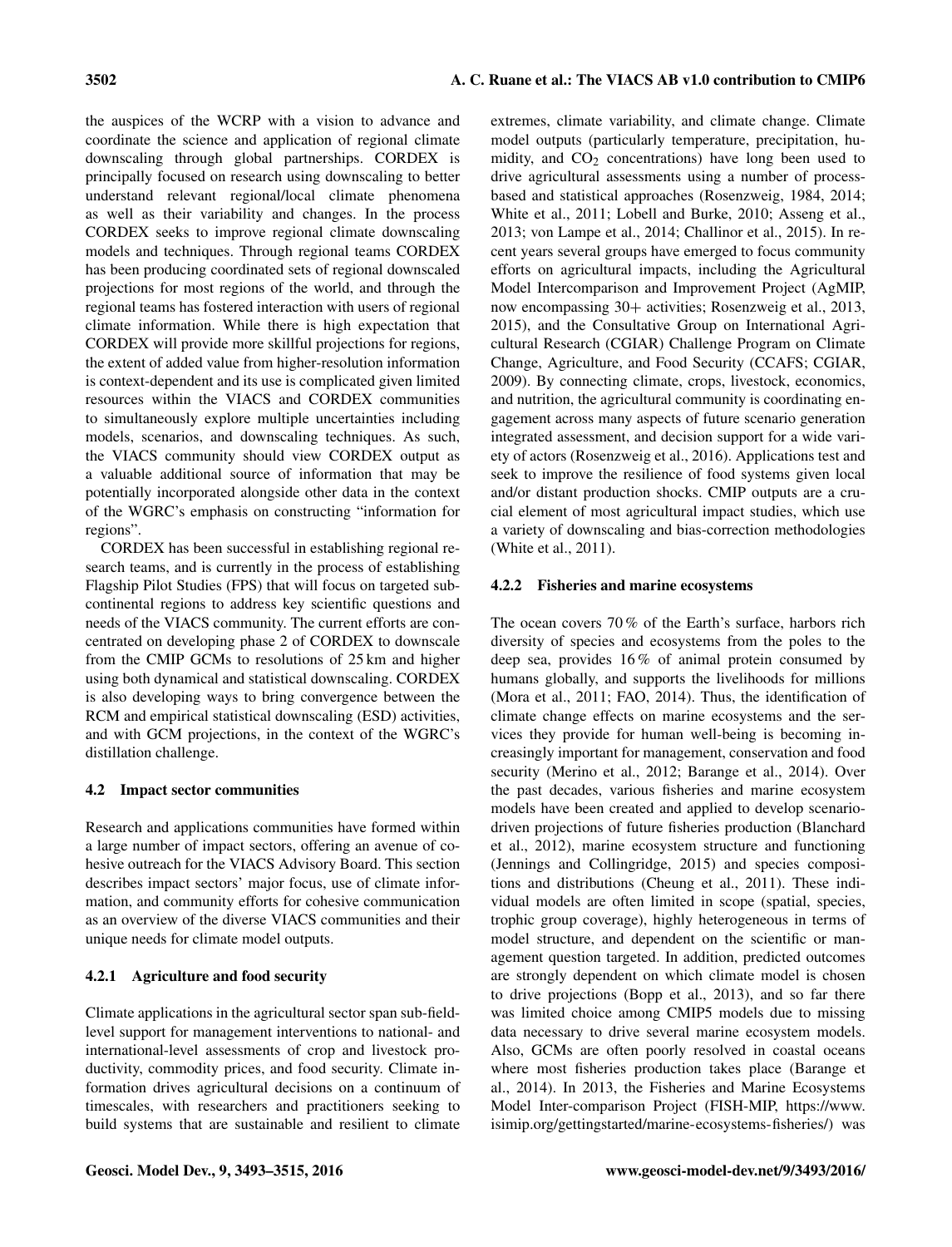launched to systematically compare standardized climate scenarios across a broad range of both global and regional marine ecosystem models. During its development phase, FISH-MIP identified a number of missing variables now requested from CMIP6 via communication through VIACS (see Sect. 5.1 below) that would allow for greatly improved model inter-comparison in the marine realm by including a wider range of GCMs and marine ecosystem models. FISH-MIP was also developed as part of the Inter-Sectoral Impact Model Inter-comparison Project (ISIMIP; see Sect. 4.3.1) to compare standardized climate scenarios across sectors, such as changes in food production on land and in the sea, terrestrial and marine biodiversity, and land-derived nutrient runoff affecting coastal ecosystems. Recently, two other marine model inter-comparison projects have been developed: the ICES/PICES Strategic Initiative on Climate Change Effects of Marine Ecosystems (SICCME) and the Climate change and European aquatic RESources project (CERES). Both SICCME and CERES have a stronger focus on fisheries in selected regional ecosystems, thus complementing the global focus of FISH-MIP. Together, these three initiatives – in conjunction with improved data availability from CMIP6 and communication via VIACS – will contribute to a better understanding of the impacts of climate change on fisheries production, marine biodiversity, and ocean ecosystems.

#### 4.2.3 Water resources

Over the last couple of decades, there have been hundreds of studies into the impact of climate change on hydrological regimes and water resources (Jimenez Cisneros et al., 2014). The vast majority of these have been undertaken at the catchment or regional scale, using a wide range of hydrological models, water resources models and socio-economic assumptions. These studies have shown that there is a wide diversity in estimated impacts of climate change, reflecting variability in geographical context (in terms of hydrological regimes, management systems and demands on water resources), variability in the metrics defining impact, and variability in the methods and scenarios used to define future climate regimes. The construction of climate scenarios is central to hydrological impact assessments, and a wide range of techniques has been used to create scenarios at the appropriate spatial and temporal scales ("downscaling"). These include the use of the delta method (applying projected changes to observed weather data), regional model output, bias-corrected regional or global model output, and stochastic weather generators. Whilst there have been attempts to inter-compare variants on a particular technique (e.g., different forms of bias correction), there have been no systematic assessments of the full range of potential methods at the catchment scale, or indeed of the full cascade of uncertainties on the magnitude and range of projected impacts. Comparisons between different studies in different locations are made challenging by the use of different scenarios and downscaling techniques. There has historically been little coordination between groups in different locations assessing climate change impacts at the catchment and regional scale, although the UNESCO FRIEND-Water international collaborative hydrological program (van Lanen et al., 2014) has a component seeking to undertake coordinated hydrological assessments of the effects of climate and other changes. There is greater coordination amongst the much smaller community of researchers assessing impacts on hydrological regimes and water resources across the global domain. The WaterMIP exercise inter-compared global hydrological model simulations using consistent data sets of current climate (Haddeland et al., 2011) and assessed the relative effects of hydrological and climate model uncertainty on changes in hydrological regime (Hagemann et al., 2013). More recently, ISIMIP (see Sect. 4.3.1) has involved an intercomparison of models and projected changes using a wider range of hydrological models and climate scenarios (Schewe et al., 2014).

#### 4.2.4 Cities and infrastructure

The world's population is more than 50 percent urban and growing (Hunt and Watkiss, 2011; Rosenzweig et al., 2011), with many of the largest concentrations in coastal regions. High population density and growth can enhance vulnerability and impacts. For example, in some cities rapid growth is concentrating more and more people in marginal areas, such as floodplains, while expansion of impervious surfaces further enhances flood risk. Other vulnerabilities include the health impacts of the urban heat island effect and poor air quality (Hunt and Watkiss, 2011). In many cities, baseline information is lacking on both historical climate hazards (e.g., storm surge) and socio-economic information (e.g., population vulnerability), the latter in part due to rapid growth in those living uncounted in informal settlements (Revi, 2008). Key climate information needs include observations and projections of (1) sea-level change and coastal flood frequency and intensity, and (2) integrated measures of heat stress that go beyond temperature to consider joint hazards associated with humidity, and (3) other key extreme event metrics such as precipitation, drought, and wind intensity– frequency–duration (Horton et al., 2015). Due to large variations in micro-climate within cities (due for example to the urban heat island), high-resolution observational networks and remotely sensed products are needed. Downscaled projections such as outputs from regional climate models may be a valuable tool both (1) in regions where climate changes may be spatially heterogeneous (e.g., coastal regions) and (2) where there is a need for testing and evaluation of adaptation strategies at fine spatial scales (e.g., white-roof or greening initiatives). As cities have emerged as hubs for climate solutions, more organizations have been building networks and making urban-focused contributions. These include the International Council for Local Environmental Initiatives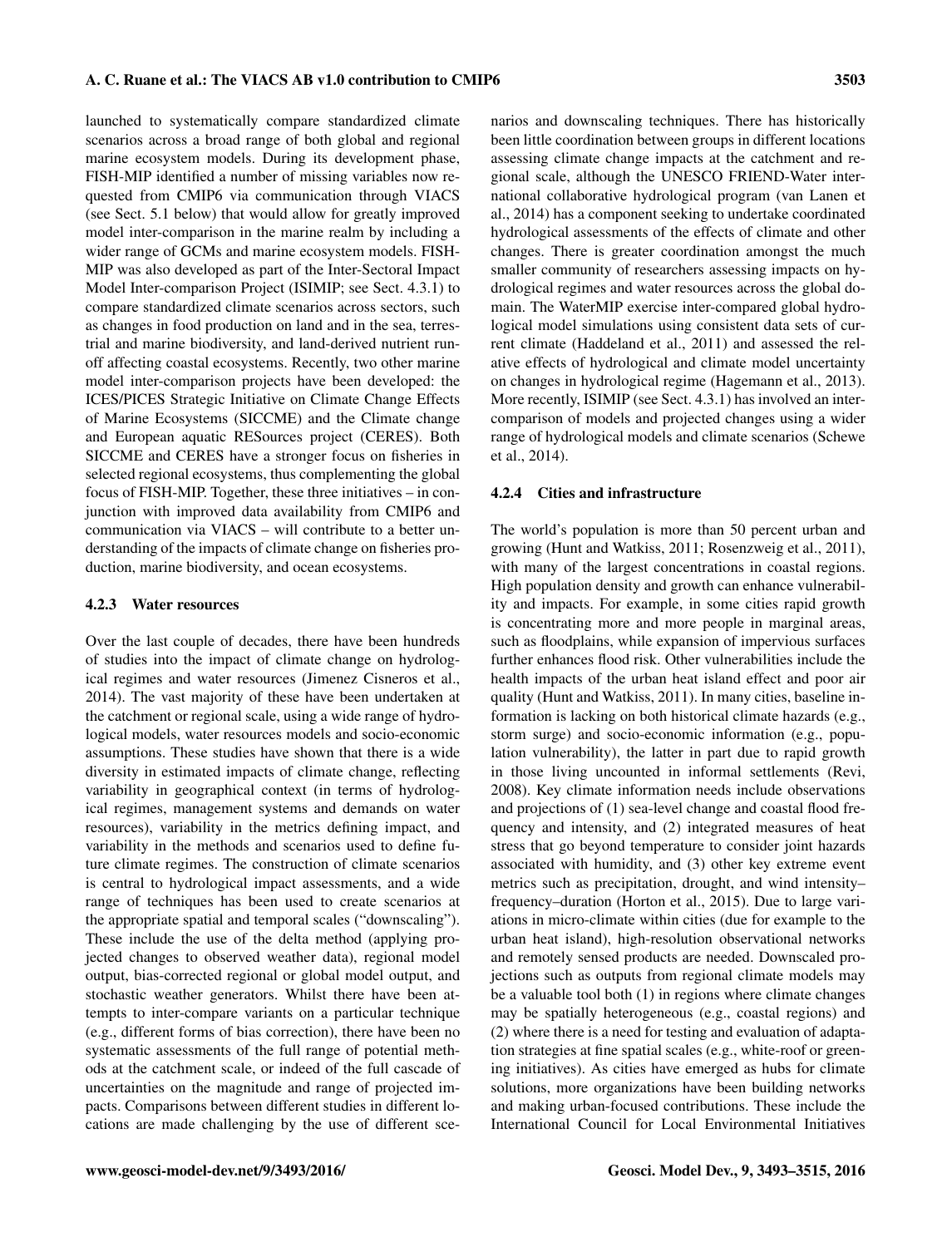(ICLEI), the Urban Climate Change Research Network (UC-CRN), and the C40 Cities Climate Leadership Group.

Diverse infrastructure types are also concentrated in and around cities as they are hubs of population and industry. Climate applications related to infrastructure are often challenged to identify the appropriate spatial resolution and domain given urban infrastructure corridors/networks and the large spatial signature of water and infrastructure sheds that cities rely upon. For the energy sector, the relevant spatial scale may approach the continental. Much infrastructure is long-lived, capital-intensive, and geographically fixed. These characteristics have encouraged the use of extreme event return periods in the design and financing of infrastructure. Key climate science questions are focused on how return periods for rare extremes such as the 1-in-100-year inland and coastal flood may change as the century progresses. Other climate hazards include extreme high temperatures, which for example can buckle, strain, and damage electrical and transportation systems as well as lead to weight restrictions in the aviation sector (Coffel and Horton, 2015). Minimum temperatures and related freeze–thaw cycle and icing issues also have large impacts on infrastructure. Many of the infrastructurerelevant climate needs are scientifically challenging due to their fine spatial scale and infrequency of occurrence, both of which amplify the signal of natural variability relative to climate change.

#### 4.2.5 Human health and well-being

Weather and climate are among the drivers of a wide range of climate-sensitive health outcomes, including their incidence, geographic range, and seasonality (Smith et al., 2014). The sector is increasingly using climate information for risk management, particularly for developing early warning and response systems. Key weather and climate variables vary by health outcome, from relatively simple measures of daily temperature and precipitation for adverse health impacts from heatwaves and flooding, respectively, to more complex variables spanning seasonal to annual cycles, such as combinations of minimum and maximum weekly to monthly temperature with seasonal maximum and minimum precipitation to determine thresholds for outbreaks of malaria and other infectious diseases (e.g., Drake and Beier, 2014; Tonnang et al., 2010). There are few health outcomes for which there are multi-model projections of risk based on comparable assumptions, time slices, and scenarios (Caminade et al., 2014). Modeling the health risks of climate change is challenging because, in addition to weather and climate variables, multiple, interacting factors determine the overall health burden by affecting vulnerability, such as urbanization trends that affect urban heat islands, access to safe water, and other critical services; and by affecting the ability of communities and nations to prepare for and manage adverse health outcomes (Ebi and Rocklov, 2014). However, there are limited fine-scaled projections for many of these factors and their interactions. Different socioeconomic development pathways will lead to different levels of underlying vulnerability that will affect future health burdens (Ebi, 2013). Constructing scenarios with different combinations of emission and development pathways is needed to span the range of possible futures. Because many of the drivers of health outcomes arise in other sectors, efforts are needed to link health models with models of how climate variability and change could affect, for example, food and water security, energy production, land use, and ecosystem services.

#### 4.2.6 Terrestrial ecosystems

Climate impacts on terrestrial ecosystems cover a range of biological and landscape features and management challenges ranging from biodiversity conservation, habitat changes, disturbance patterns, and ecosystem processes and services (such as carbon, nitrogen, and other biogeochemical fluxes and freshwater resources). A number of recent studies present evidence of climate change impacts on ecosystem aspects, and together they indicate increasing vulnerability across numerous taxa and ecosystems that are being affected.

Given this diversity of impacts on various ecosystem services, it is inherently important to develop climate services in collaboration with the community managing these ecosystem services at scales that their decision-making and management units exist. As an example of a recent effort, at various US agencies, including the Department of Interior (US DOI), US Department of Agriculture (USDA), and National Ocean and Atmospheric Administration (NOAA), a set of collaborative efforts is ongoing between the research community and the management community structured around regional centers enabling more focused dialog for delivery of climate services. What has emerged from these interactions has been a more nuanced dialog between the practitioners in the field and climate change applications researchers (e.g., McNeeley et al., 2016). This has enhanced understanding of constraints embedded in current climate projections and the temporal and spatial scale of ecosystem management decisions across various ecosystem services. Internationally, there are examples of efforts, such as those led by the GFCS and PROVIA that are providing information at scales to better understand ecosystem vulnerabilities to climate change, as well as to other critical sectors.

Ecosystem vulnerability studies and guidance to the management entities are challenged to provide climate information that is consistent across multiple scales in time and spatial extent. The climate information of seasonal characteristics and sensitivities related to variability of extreme events under differing climate realizations is useful to ecosystemlevel impact analyses. Efforts to develop these products with the user community are an ongoing process that the VIACS Advisory Board can further enable.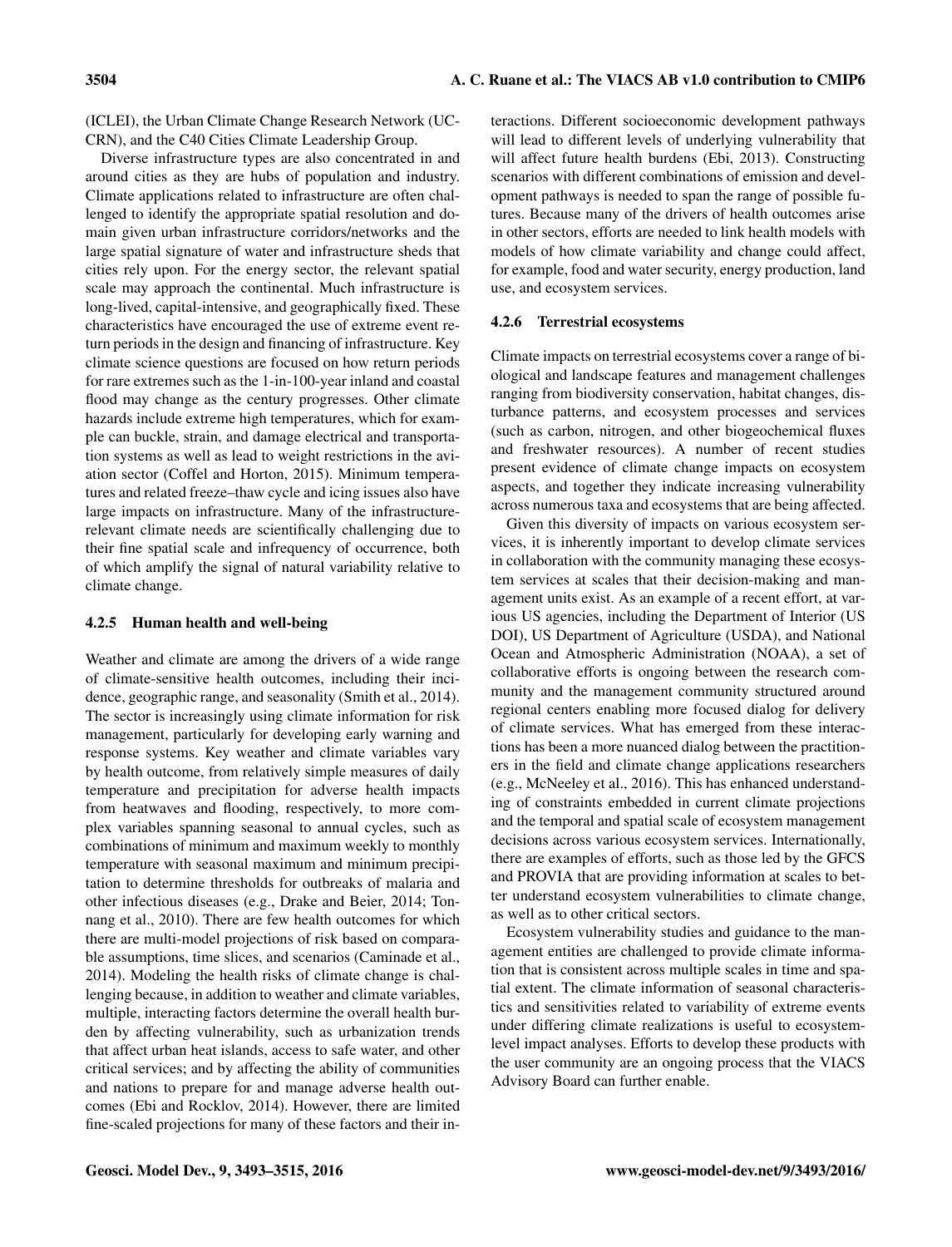#### 4.2.7 Other impact sectors

Additional impact sectors are not strongly represented by current members of the VIACS Advisory Board despite considerable research and applications activity. These include the forestry and energy (e.g., wind and solar power generation as well as water resources for plant operations) sectors. The VIACS Advisory Board is eager to develop strong points of contact within these sectors to enhance communication with CMIP6 and other VIACS communities, and will look to bring in leaders from these sectors in the next board term.

#### 4.3 Integrative communities

Communities that integrate physical and multi-sectoral research provide another resource that the Advisory Board utilizes to solicit VIACS expertise.

#### 4.3.1 ISIMIP

Climate change will simultaneously impact different sectors. Projection of aggregated effects and an accounting for interactions, tradeoffs, or co-benefits requires cross-sectorally consistent simulations (i.e., climate impacts projections that are forced by the same climate input data and based on the same story lines). The Inter-Sectoral Impact Model Intercomparison Project (ISIMIP; Warszawski et al., 2014) is designed to support the generation of these consistent projections through a common cross-sectoral protocol that could be integrated into the simulation protocols of sectoral initiatives such as the ones listed above. Analogously to CMIP, the simulation data are provided to all kinds of users in an open repository and the project is organized in different modeling rounds that will be dedicated to individual focus topics that will be selected by the impacts modeling communities and the users of the simulations.

#### 4.3.2 The Integrated Assessment Modeling Consortium

The Integrated Assessment Modeling Consortium (IAMC; [http://www.iamconsortium.org\)](http://www.iamconsortium.org) was created in 2007 in response to an IPCC call for a research organization to lead the integrated assessment modeling community in the development of new scenarios that could be employed by climate modelers for a new generation of climate change and related VIA projections. Its core missions include fostering the development of integrated assessment models (IAMs), peer interaction and vetting of research associated with IAMs, and the conduct of research employing IAMs, including model diagnosis, intercomparison, and coordinated studies. Most importantly, the IAMC promotes, facilitates and helps to coordinate interactions between IAM community and research communities studying climate change including climate modelers, VIA researchers, and technology and engineering communities. The IAMC has been active together

with the International Committee On New Integrated Climate change assessment Scenarios (ICONICS) in establishing the overall conceptual framework and architecture for representative concentration pathways (RCPs; van Vuuren et al., 2011) and shared socioeconomic pathways (SSPs) (O'Neill et al., 2014; van Vuuren et al., 2014; Kriegler et al., 2014) and organized the development of the quantitative projections of the SSPs (Riahi et al., 2016), which will serve as inputs into CMIP6 climate and VIA assessments.

#### 4.4 Climate services organizations

Many international, national and regional organizations exist to bring forward the development of climate services. The Roadmap for Climate Services of the European Commission (2015) defined four models of climate service providers: (1) governmental cooperation/framework; (2) extension of meteorological services; (3) public climate services; and (4) university/groups of universities. We extend these here to recognize coordinated funding activities: (5) private business development; and (6) incorporation into business consultancy.

Various regional initiatives exist on climate services. The European Roadmap for Climate Services has a market-based approach, aiming to grow the demand for climate services, build a market framework (including standards) and also to enhance the availability and relevance of climate information (European Commission, 2015). The Copernicus Climate Change Service [\(http://climate.copernicus.eu/\)](http://climate.copernicus.eu/) was also awarded in 2016 and tenders are currently under way to prepare the components including seasonal forecasts, climate data at global and regional levels, and economic and societal information for various impact sectors. In the developing world the focus is more on improving availability of data to produce climate services products, reflecting recognized gaps (e.g., African Climate Policy Centre, 2013). In Africa, for example, the Climate for Development in Africa program (under the WMO Global Climate Observing System) and the UNDP-led Programme on Climate Information for Resilient Development in Africa are playing a role in particular on the supply side of climate services. At the same time, there is increasing interest in the nature of demands for climate services.

At the first International Conference on Climate Services (ICCS) in 2011, participants agreed to form an open and informal coalition, the Climate Services Partnership (CSP), to improve the provision and development of climate services worldwide. The CSP has subsequently developed a paper on the ethics of climate services (CSP, 2015) and a review of on economic valuation of climate services (USAID, 2013). It continues its dialogs through annual ICCS (Vaughan, 2011; CSP, 2012; Lustig et al., 2014; Vaughan et al., 2015).

As a result of a decision made at the 2009 Third World Climate Conference, in 2014 a Global Framework for Climate Services (GFCS; WMO, 2014) was established that is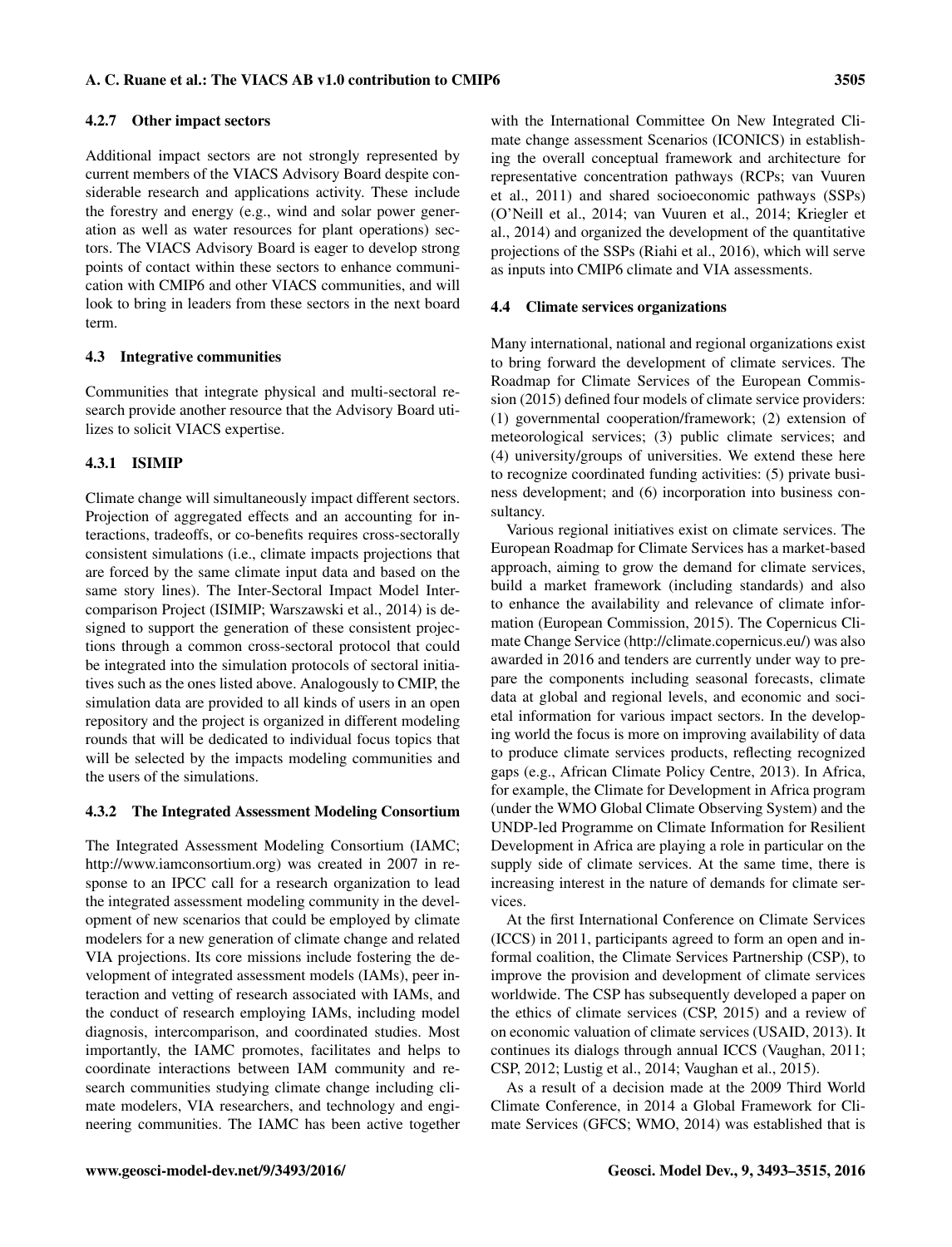overseen by an Intergovernmental Board on Climate Services (IBCS). GFCS is supported by the CSP and operationally implemented by WMO with the aim of "providing climate information in a way that assists decision-making by individuals and organizations". GFCS has identified five priority sectors – agriculture and food security, disaster risk reduction, energy, health, and water – and is supporting projects in these areas around the world with a focus on developing services through engagement with users. A goal for the VIACS Advisory Board is to establish a formal relationship with the GFCS to better communicate between the climate services and climate modeling communities.

# 5 VIACS activities

Since its launch in 2015, the VIACS Advisory Board has engaged the CMIP community on several issues summarized here to illustrate the types of interactions and information that this new conduit of communication enables.

#### 5.1 Prioritization of CMIP experiments and outputs

On request from the CMIP6 leadership, the VIACS Advisory Board tasked its members to solicit feedback from their respective communities as to the variables and experiments of highest priority for their planned applications of CMIP6 model output. This feedback benefits the CMIP modeling groups in that they can determine the potential for variables or experiments to be used by different applications groups. In response, the VIACS Advisory Board constructed a single spreadsheet with the set of more than 900 CMIP5 variables and the list of 188 proposed CMIP6 MIP experiments and requested that VIACS experts prioritize sets of variables and the experiments they are interested in exploring via a template. This spreadsheet was distributed through the board members to many VIACS communities along with a document detailing the request for input in the CMIP6 planning process. It is clear that the large number of variables and experiments was daunting to some VIACS experts, so the VI-ACS Advisory Board received a mixture of spreadsheet and more generally written feedback. Key messages emerged in the VIACS community response:

*Key message 1: core variables were already in CMIP5 for most VIACS needs. Some communities requested different sets of variables, additional skill metrics, and increased validation of GCM outputs against observations.*

Many of the VIACS groups reported the key variables for impacts assessment were already present in CMIP5 and wished to see them continued in CMIP6. Chief among these were temperature, precipitation, radiation, and humidity variables at daily and monthly timescales, which were requested by nearly all communities. Beyond these core variables there is a tremendous diversity in variables requested across impact sectors, although the majority of these variables were already in the CMIP5 variable list. It was not practical to merge these variable lists into a single priority list, as variables that are of high priority for one impacts sector may not be needed by another. Groups also indicated that modeling groups should consider variable sets in addition to isolated variables, as some applications need a complete set of variables to proceed (e.g., mitigation studies need a set of variables related to land use and carbon content but are challenged to proceed if some are missing; statistical methods may only be possible if a set of variables are available). Many of the groups requested that the climate modeling community enhance analysis of these variables' biases (e.g., biases in projected regional changes of humidity or solar radiation) and develop guidance for VIACS applications that must deal with these biases.

*Key message 2: new variables are needed by some VIACS communities.*

The agricultural, fisheries, energy, and climate services communities requested additional variables, as detailed in Table 3. These include entirely new variables, altered temporal resolution for existing variables, and capture of subgrid-scale information that is otherwise lost in aggregation. To better understand extreme events and their impact on agriculture, energy, urban areas, health, and climate services in many sectors, statistics of high-frequency events could be provided at a monthly scale. Examples include the average precipitation rate on days where precipitation occurred paired with number of precipitation days, the maximum 2 hourly precipitation total in a given month, or wind gusts at various altitudes (for wind power applications). These additional variables were most often ranked in the highest priority set and requested for the Historical, DECK, and ScenarioMIP experiments, although requests include experiments from 12 of the 17 CMIP6-Endorsed MIPs. Although the VIACS Advisory Board does not itself perform any model output analyses, groups responding to the VIACS Advisory Board request indicated a commitment to analyze requested outputs.

*Key message 3: several groups indicated that highresolution variables may be best produced through downscaling rather than directly from global climate models, but that it would also be helpful to have the GCM outputs as a basis for comparison.*

Several groups detailed the variables needed to run their impacts models, but also indicated that they expect to draw their inputs from statistical scenarios or from CORDEX (or other regional climate model) results, often with additional bias correction, rather than from the global models themselves. This is particularly true for temperature and precipitation extremes as well as water and energy balance variables related to hydrology, agriculture, energy, and coastal processes. In a similar manner, climate service providers (in particular) noted that the monthly outputs provided by CMIP in previous IPCC Assessment Report phases were not as desirable; daily (or sub-daily) timescale is of the greatest interest. This opinion is not universally held, but more variables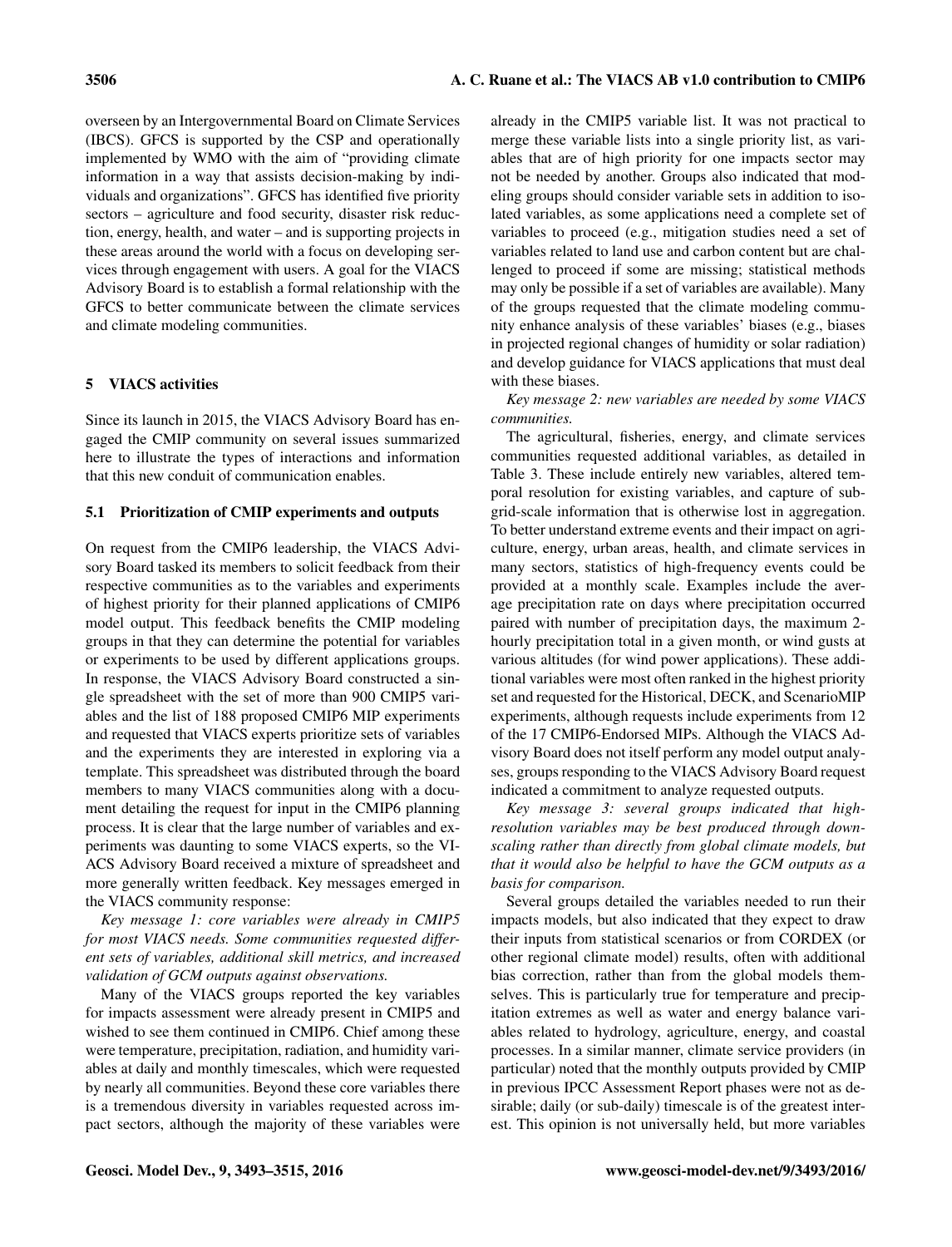## A. C. Ruane et al.: The VIACS AB v1.0 contribution to CMIP6 3507

Table 3. Additional variables requested through the VIACS Advisory Board process. Note that the solicitation allowed each respondent to nominate variables of interest, but additional work is needed to iterate and gauge interest in these variables across all of the VIACS communities.

| Time resolution                                                                                                                                                                                                               | Name (plus description as needed)                                                                                                                                                              | Units                                                                                   | Additional notes                                                                                                                         |
|-------------------------------------------------------------------------------------------------------------------------------------------------------------------------------------------------------------------------------|------------------------------------------------------------------------------------------------------------------------------------------------------------------------------------------------|-----------------------------------------------------------------------------------------|------------------------------------------------------------------------------------------------------------------------------------------|
| New variables requested by the agricultural sector (for Historical, DECK, and ScenarioMIP experiments, as well as requests for<br>experiments within AerChemMIP, C <sup>4</sup> MIP, DAMIP, DCPP, GeoMIP, LUMIP, and VolMIP). |                                                                                                                                                                                                |                                                                                         |                                                                                                                                          |
| Monthly<br>Daily, monthly<br>Daily, monthly<br>Daily, monthly<br>Daily, monthly                                                                                                                                               | Surface concentration of ozone<br>Cropland tile maximum temperatures<br>Cropland tile minimum temperatures<br>Cropland tile precipitation<br>Cropland tile minimum relative humidity           | ppm<br>K<br>$\bf K$<br>$\text{kg m}^{-2} \text{s}^{-1}$<br>$\%$                         | Also for use ecosystem and health sectors<br>Tile contains information from agricultural<br>fraction of land in a given GCM<br>grid box. |
| Daily, monthly<br>Monthly<br>Monthly                                                                                                                                                                                          | Cropland tile wind speed<br>Number of precipitation days where accumulation was<br>above $1 \text{ kg m}^{-2}$<br>Average precipitation accumulation on days where                             | $\mathrm{m}\,\mathrm{s}^{-1}$<br>No.<br>$kg m^{-2}$                                     | These two variables combine to describe the<br>intensity of rainfall when it does occur.                                                 |
|                                                                                                                                                                                                                               | accumulation was above $1 \text{ kg m}^{-2}$<br>New variables requested by fisheries and marine ecosystems sectors (for Historical, DECK, C <sup>4</sup> MIP, DAMIP, FAFMIP, GeoMIP,           |                                                                                         |                                                                                                                                          |
|                                                                                                                                                                                                                               | OMIP and ScenarioMIP experiments, as well as requests for experiments within DCPP and ISMIP).                                                                                                  |                                                                                         |                                                                                                                                          |
| Monthly<br>Monthly                                                                                                                                                                                                            | Photosynthetic active radiation (PAR, 400-700 nm)<br>Euphotic depth 1: depth at which there is $1\%$ of surface<br>PAR                                                                         | $\mathrm{W\,m^{-2}}$<br>$\mathbf m$                                                     |                                                                                                                                          |
| Monthly<br>Monthly<br>Monthly                                                                                                                                                                                                 | Euphotic depth 2: depth at which the PAR is 0.1 W m <sup>-2</sup><br>3-D (depth-resolved) ocean temperature<br>3-D (depth-resolved) salinity                                                   | $\mathbf m$<br>K<br>Psu                                                                 |                                                                                                                                          |
| Monthly<br>Monthly                                                                                                                                                                                                            | 3-D (depth-resolved) current velocity u<br>3-D (depth-resolved) current velocity v                                                                                                             | $\mathrm{m}\,\mathrm{s}^{-1}$<br>$m s^{-1}$                                             |                                                                                                                                          |
| Monthly<br>Monthly<br>Monthly                                                                                                                                                                                                 | 3-D (depth-resolved) dissolved oxygen concentration<br>3-D (depth-resolved) pH<br>3-D (depth-resolved) primary productivity                                                                    | $mmol\,m^{-3}$<br>pH<br>mol C m <sup><math>-3</math></sup> s <sup><math>-1</math></sup> |                                                                                                                                          |
| Monthly                                                                                                                                                                                                                       | 3-D (depth-resolved) phytoplankton carbon concentra-<br>tion                                                                                                                                   | $mol\,\mathrm{m}^{-3}$                                                                  |                                                                                                                                          |
| Monthly<br>Monthly                                                                                                                                                                                                            | 3-D (depth-resolved) small phytoplankton carbon con-<br>centration<br>3-D (depth-resolved) large phytoplankton carbon con-                                                                     | $mol\,\mathrm{m}^{-3}$<br>mol m $^{-3}$                                                 |                                                                                                                                          |
| Monthly<br>Monthly                                                                                                                                                                                                            | centration<br>3-D (depth-resolved) zooplankton carbon concentration<br>3-D (depth-resolved) small (micro-)zooplankton carbon                                                                   | $mol\,m^{-3}$<br>$mol\,\mathrm{m}^{-3}$                                                 |                                                                                                                                          |
| Monthly                                                                                                                                                                                                                       | concentration<br>3-D (depth-resolved) large (meso-)zooplankton carbon                                                                                                                          | mol m $^{-3}$                                                                           |                                                                                                                                          |
| Monthly                                                                                                                                                                                                                       | concentration<br>3-D (depth-resolved) small particulate carbon concen-<br>tration                                                                                                              | $mol\,\mathrm{m}^{-3}$                                                                  |                                                                                                                                          |
| Monthly                                                                                                                                                                                                                       | 3-D (depth-resolved) large particulate carbon concen-<br>tration                                                                                                                               | $mol\,\mathrm{m}^{-3}$                                                                  |                                                                                                                                          |
| Model-specific                                                                                                                                                                                                                | Size ranges or min-max of phyto- and zoo-plankton<br>groups (would need to know the range of sizes for<br>the biogeochemical model variables; e.g., some GCMs<br>have small and large groups). | Mass ranges                                                                             |                                                                                                                                          |

at daily resolution would be welcomed, with overall archive size depending on the level of interest and utility within the VIACS community.

*Key message 4: the experiments of greatest interest are the Historical Simulation, the DECK experiments, the RCPs within ScenarioMIP, and the hindcasts and forecasts of the Decadal Climate Prediction Project.*

Members of the VIACS Advisory Board also expressed an interest in providing societal implications for CMIP6- Endorsed MIPs, for example including the development of RCPs (van Vuuren et al., 2011) and SSPs (O'Neill et al., 2014; Riahi et al., 2016) with ScenarioMIP, the use of ecosystem and agricultural models in conjunction with LU-MIP, the health impacts of pollution policies in AerChem-MIP, or the role of water resource management in LandMIP.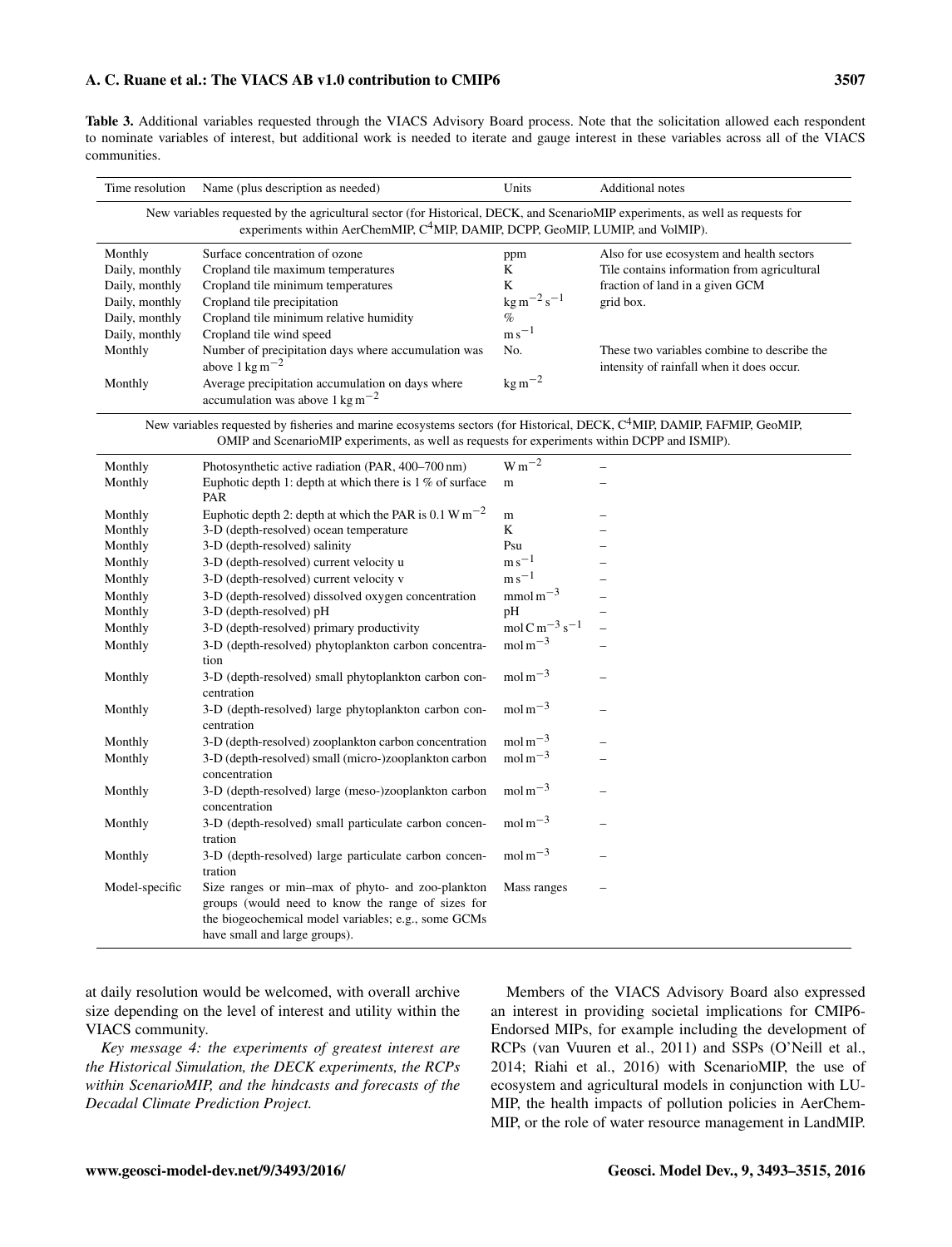#### Table 3. Continued.

| Time resolution                                                                                                                                             | Name (plus description as needed)            | Units                             | Additional notes                                                   |  |
|-------------------------------------------------------------------------------------------------------------------------------------------------------------|----------------------------------------------|-----------------------------------|--------------------------------------------------------------------|--|
| New variables requested by Climate Services (for Historical and DECK as well as experiments within ScenarioMIP).                                            |                                              |                                   |                                                                    |  |
| Not specified                                                                                                                                               | Sunshine duration                            | ${\bf S}$                         | Defined using threshold value to determine in-<br>tense sunshine   |  |
| Not specified                                                                                                                                               | Potential evaporation                        | mm                                | Ideally separately by land use (as calculated)                     |  |
| Not specified                                                                                                                                               | Evapotranspiration                           | mm                                |                                                                    |  |
| Not specified                                                                                                                                               | $CO2$ concentration in near-surface layer    | ppm                               | Agriculture and ecosystems                                         |  |
| Not specified                                                                                                                                               | Wind speed                                   | $\mathrm{m}\,\mathrm{s}^{-1}$     | Stored at model level, not pressure level                          |  |
| Not specified                                                                                                                                               | Wind direction                               | Degrees                           | Renewable energy (wind)                                            |  |
| Not specified                                                                                                                                               | 100 m wind speed and gusts                   | $\rm m\,s^{-1}$                   | Also, 80 and 120 m for energy resources and in-<br>frastructure    |  |
| Not specified                                                                                                                                               | 10 m wind gusts                              | $\mathrm{m}\,\mathrm{s}^{-1}$     |                                                                    |  |
|                                                                                                                                                             | Wave height max                              | m                                 |                                                                    |  |
| 3- or 6-hourly                                                                                                                                              | Geopotential height                          | m                                 | On more pressure levels 300, 500, 850, 925, and<br>1000 hPa        |  |
| 3- or 6-hourly                                                                                                                                              | Boundary layer height                        | m                                 |                                                                    |  |
| 3- or 6-hourly                                                                                                                                              | Vertical velocity                            | $Pa s^{-1}$                       | At more frequent output times                                      |  |
| 3- or 6-hourly                                                                                                                                              | Convective precipitation                     | $\text{kg m}^{-2} \text{ s}^{-1}$ | Solid and liquid separated                                         |  |
| 3- or 6-hourly                                                                                                                                              | Total soil moisture content                  | $\text{kg m}^{-2}$                | Possibly more layers                                               |  |
| 3- or 6-hourly                                                                                                                                              | Soil temperature                             | K                                 | At more frequent output times                                      |  |
| 3- or 6-hourly                                                                                                                                              | Relative vorticity                           | $s^{-1}$                          |                                                                    |  |
| 3- or 6-hourly                                                                                                                                              | Relative humidity                            | $\%$                              |                                                                    |  |
| 3-hourly                                                                                                                                                    | Mean sea-level pressure                      | hPa                               | At more frequent output times                                      |  |
| 3- or 6-hourly                                                                                                                                              | Large-scale precipitation                    | $\rm kg\,m^{-2}\,s^{-1}$          |                                                                    |  |
| 3- or 6-hourly                                                                                                                                              | Eastward wind                                | ${\rm m\,s^{-1}}$                 | On more pressure levels                                            |  |
| 3- or 6-hourly                                                                                                                                              | Northward wind                               | $\mathrm{m}\,\mathrm{s}^{-1}$     | 300, 500, 850, 925, 1000 hPa                                       |  |
| 3- or 6-hourly                                                                                                                                              | Specific humidity                            | $\mathbf{1}$                      | 300, 500, 850, 925, 1000 hPa                                       |  |
| 3- or 6-hourly                                                                                                                                              | Snow depth                                   | m                                 | At more frequent output times                                      |  |
| 3- or 6-hourly                                                                                                                                              | Snow density                                 | $\text{kg m}^{-3}$                | Comment from Swedish Meteorological and                            |  |
| 3- or 6-hourly                                                                                                                                              | Snow water equivalent                        | $\text{kg m}^{-2}$                | Hydrological Institute: "everything related to<br>snow is desired" |  |
| 1-hourly                                                                                                                                                    | Precipitation                                | $\text{kg m}^{-2} \text{s}^{-1}$  | High-frequency precipitation data                                  |  |
| 3-hourly                                                                                                                                                    | Precipitable water in the atmospheric column | $\rm kg\,m^{-2}\,s^{-1}$          |                                                                    |  |
| Monthly                                                                                                                                                     | Maximum accumulated precipitation over 1 h   | $\rm kg\,m^{-2}$                  | Similarly, maximum accumulated precipitation                       |  |
|                                                                                                                                                             |                                              |                                   | over $1, 2, 6, 12$ , and $24h$ periods                             |  |
| Monthly                                                                                                                                                     | Maximum ocean wave energy                    | $J\,\mathrm{m}^{-2}$              |                                                                    |  |
| Monthly                                                                                                                                                     | Total atmospheric heat content               | $\rm J\,m^{-2}$                   | $\overline{\phantom{0}}$                                           |  |
| Monthly                                                                                                                                                     | Total oceanic heat content                   | $\rm J\,m^{-2}$                   | $\overline{\phantom{0}}$                                           |  |
| Monthly                                                                                                                                                     | Total land heat content                      | $\rm J\,m^{-2}$                   |                                                                    |  |
| Monthly                                                                                                                                                     | Total glacier heat content                   | $J\,\mathrm{m}^{-2}$              |                                                                    |  |
| New variables requested by the energy sector (for historical, DECK, and ScenarioMIP experiments, as well as requests<br>for experiments within HighResMIP). |                                              |                                   |                                                                    |  |

| Daily mean | 100 m wind speed     | $m s$ <sup>-</sup> | Focus on wind speeds at 100 m above surface |
|------------|----------------------|--------------------|---------------------------------------------|
| Daily mean | Eastward 100 m wind  | $ms-$              |                                             |
| Daily mean | Northward 100 m wind | $m s$ <sup>-</sup> |                                             |

In many cases the CMIP6-Endorsed MIPs contain experiments that explore specific physical relationships within the climate system, and only a subset is directly relevant to societal applications. VIACS researchers and practitioners often expressed interest in this small subset of experiments (or even one single experiment) from a given MIP's experiment group, which will help modeling groups determine an efficient provision of the requested outputs while avoiding comprehensive variable lists where there is little interest in a large

portion of the data. Only the Radiative Forcing MIP did not have any experiments specifically requested for sectoral application in the VIACS solicitation.

As a result of the VIACS Advisory Board's request, the CMIP6 data archive may now be searched according to variable packages indicated with different priority levels for each responding VIACS community. For example, seven different packages exist for the AgMIP community, including a package containing the necessary variables to drive crop models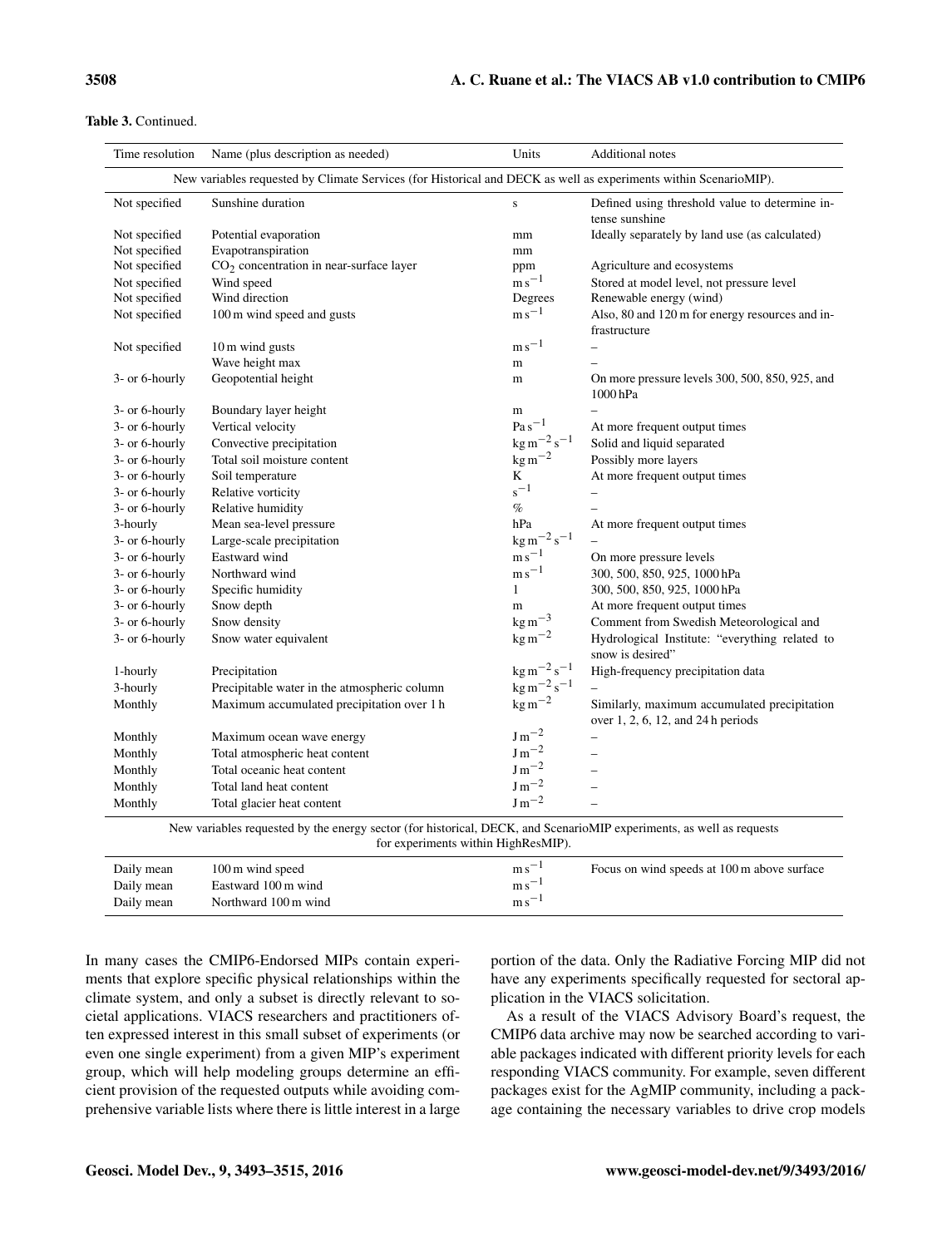and a package that would facilitate the closing of carbon budgets in agricultural areas.

# 5.2 Obs4MIPs

The VIACS Advisory Board, on a request from the CMIP6 leadership, sought input from the VIACS community about observational data sets utilized by various sectors that could be used as additional sources of validation for climate model output as part of Observations for Model Intercomparisons (Obs4MIPs). The WCRP's Data Advisory Council (WDAC) Observations for Model Evaluation Task Team curates these Obs4MIPs data sets to improve model evaluation and process understanding.

The VIACS Advisory Board found that, in general, there were only a few recommendations for new data sets to include in Obs4MIPs. One concrete example was to better compare climate output with observations related to snow for a variety of applications including water resources. There are a number of satellite-based data products such as those from the Globsnow project (providing Northern Hemisphere daily snow extent and snow water equivalent; Metsämäki et al., 2015) that have not yet intensively been compared to climate model output. It would be useful to look at crop season and yield databases (e.g., Ramankutty et al., 2008; Monfreda et al., 2008; Ray et al., 2015) to better align seasonal variation in productivity, greenness, and soil moisture over agricultural lands against climate models' vegetation/land-surface model outputs (which often represent crops as generic grasses that lack the observed sequences of crop and fallow periods).

The VIACS Advisory Board also discussed the potential creation of an equivalent to Obs4MIPs for the VIACS communities, facilitating validation and process understanding for sector models. For example, this could include recently created data sets for agriculture such as time series of yield (Ray et al., 2015), fluorescence (Joiner et al., 2014), and above-ground biomass (Tucker et al., 2005). European climate services also indicated an interest in more closely aligning efforts to compare with the Copernicus operational satellite services being developed by the European Commission. Many VIACS communities have opportunities to coordinate efforts on climate-related data sets even if they are not directly comparable to climate model outputs. This new "Obs4VIACS" could potentially be an element of Obs4MIPs or could be organized as a parallel effort.

#### 5.3 Gridding of GCM outputs

The VIACS Advisory Board also solicited feedback on a CMIP6 data request seeking input on the extent of harmonization that was needed for model output grids. At issue was the contrast between raw climate model output (which may be archived on irregular and/or unique grids) and the need for a regular and harmonized grid for applications purposes.

Feedback indicated that the VIACS communities are interested in GCM outputs eventually reaching a common grid for model intercomparison and multi-model applications, and that regular grids are most useful for these purposes. This is particularly true because VIACS communities often utilize multiple climate output variables and observational data sets. It is therefore desirable to have a smaller number of necessary conversions, and useful to have common methods for multiple variables. Many groups have developed techniques to re-grid and/or interpolate to common grids (often  $\sim$  0.5 × 0.5°), but several groups indicated that it would be preferable to have CMIP or other climate experts perform this re-gridding so that it could be quality-controlled and consistent across applications. This work could begin with those output variables most commonly requested by VIACS groups (monthly temperature, precipitation, radiation, and humidity; adding wind speed would also enable Penman–Monteith potential evapotranspiration calculations). Some common gridding and scenario generation was done within ISIMIP (Warszawski et al., 2014), but a central and community-driven effort would be welcome, particularly with regards to extreme events that are vital to many sector analyses but are not captured well by some methods (e.g., Guentchev et al., 2016).

Although there was interest in the common grids, VIACS Advisory Board members also indicated an interest in the raw model outputs as these are needed to understand the physical basis and relationships among variables contained in the outputs. Only providing harmonized and re-gridded outputs would limit the opportunity to test out the benefits of different methods for re-gridding that may be advantageous for different applications. The VIACS Advisory Board therefore requested that model outputs be provided in their native format and that CMIP initiate a re-gridding effort oriented toward producing a common and regular grid to facilitate applications.

#### 5.4 Future activities

Future activities of the board will also support the creation of products that facilitate the use and uptake of climate model outputs for societal applications. VIACS guidance will support the development of online metrics and visualizations for the VIACS community of researchers, practitioners, stakeholders, and decision-makers (potentially thought platforms such as ESMValTool, Eyring et al., 2016b). These include metrics and derived variables made through a combination of climate outputs or sector-specific thresholds (e.g., frostfree days for agriculture, over-winter minimum temperatures for health and ecosystems, days of airplane weight restriction due to temperatures), potentially in collaboration with the Expert Team on Climate Change Detection and Indices (Sillmann et al., 2013a, b). Although the production of guidance documents is beyond the purview of its mandate, the VIACS Advisory Board will help determine requirements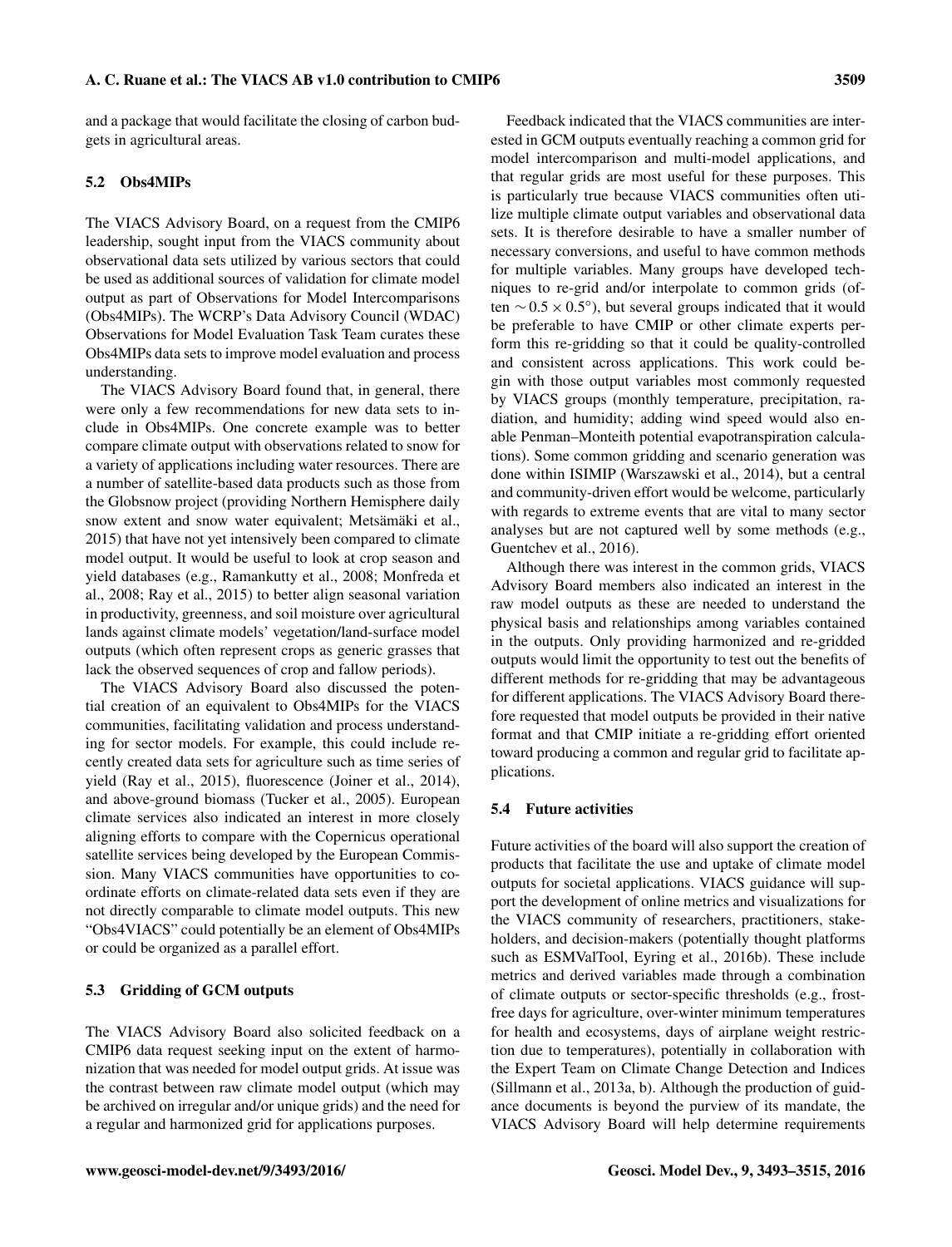for documentation and online guidance that will facilitate the use of CMIP6 products by various user communities. This could include contributing to formal surveys of the VI-ACS and climate modeling communities in order to identify cross-cutting engagement needs (within CMIP, PROVIA, or the Climate Services Partnership, for example). The board will also encourage the inclusion of both climate modeling and climate applications experts in the generation of vetted, bias-corrected, accessible, and appropriately formatted climate model outputs for use in VIACS research and for distribution on climate information portals created by knowledge providers. In addition, it will promote further evaluation and transfer of good practices in CMIP output application within the VIACS community, including the assessment of uncertainty propagation as information cascades from climate to VIACS models and assessments and its potential feedback effects on the climate system. The board is well positioned to provide VIACS facilitation on climate model simulations and analyses for future IPCC assessments and special reports, including the upcoming  $1.5\,^{\circ}\text{C}$  assessment, and encourages engagement around broader discussions about the extent to which (i) more and improved climate model outputs add value to impact models, and (ii) more and improved climate and impact model outputs add value to impact sector decision-making (Dessai et al., 2009).

#### 6 Summary and benefits

The VIACS Advisory Board was created as an element of CMIP6 to facilitate communications between the climate modeling community and the scientific and operational communities that apply climate model output for societal benefit. Launched in 2015, the VIACS Advisory Board developed a framework to interact with the CMIP6 leadership, convene experts of the VIACS impact sectors and programs, and solicit wider input from the broader communities they represent. The VIACS Advisory Board facilitates efforts to address all three key science questions of CMIP6 because the VIACS community has an acute interest in the best possible information about (1) how the Earth system (in particular the impacted elements relevant to society) responds to forcing, (2) how model biases potentially influence decisionmaking in impacted sectors, and (3) how climate variability, predictability, and uncertainty may be handled in preparing climate change adaptation and mitigation strategies that benefit impacted sectors. Initial activities demonstrate the utility of this approach in the identification and prioritization of CMIP6 output variables and MIP experiments for VIACS applications, and board inputs are also expected as visualization and communication products are created to further disseminate CMIP6 outputs to the applications community. Interaction related to the design and prioritization of model output variables has already led to tangible progress including the creation of model output packages tailored according to the requests of VIACS communities that participated in the initial request for input.

The VIACS Advisory Board will be most successful if it is utilized by both the climate modeling and climate applications communities. Cognizant of continuing (and in many cases healthy) differences in interests, priorities, and expertise between the climate modeling and applied climate communities, the VIACS Advisory Board aims to highlight opportunities for coordination that facilitates collaboration and overall benefit to both science and society. A continuing challenge will be the identification of contact points and networks that allow for broad and inclusive interaction, as well as maintaining willingness within the communities to respond to requests in a timely manner. The VIACS Advisory Board alone cannot overcome all gaps; however, the board is designed to benefit a number of communities that engage in CMIP6 and applications efforts, and aims to synthesize contributions beyond the sum of its individual interactions.

*Potential benefit to the climate modeling community*. The VIACS Advisory Board has already provided advice on important climate variables to be requested from climate modelers, including downscaled information, for use in VIACS analyses. The board aims to improve the relevance of climate model outputs to society through the development of more creative, robust, and efficient applications of climate model outputs. The board also facilitates dissemination of important scientific findings and model-specific caveats that need to be recognized in the design and communication of climate impact assessments.

*Potential benefit to the Vulnerability, Impacts, and Adaptation (VIA) and Climate Services (CS) communities*. The VI-ACS Advisory Board seeks to enhance substantially the level of communication between CMIP and the VIACS community, with mutual benefits. In particular, the board communicates and disseminates information to the VIACS community regarding access to, and understanding of, key climate model and related scenario outputs for VIACS research and wider societal applications. Increased interaction between the VIA and CS communities is beneficial to all. The board also helps improve linkages across the IPCC Working Groups.

*Potential benefit to the Integrated Assessment Modelling (IAM) community*. Beyond their role in exploring mitigation, IAMs also represent climate change impacts and adaptation, albeit in simplified form. The IAM community relies on results and insights from VIACS studies to test and calibrate their models. Moreover, IAMs can provide valuable information to VIACS applications that also require scenarios of socioeconomic and/or land use change concurrently with climate projections. The VIACS Advisory Board has the potential to advise on important socioeconomic variables to be requested from global IAMs that are consistent with climate projections generated in the CMIP6 process, most notably through interactions with SceanrioMIP (O'Neill et al., 2016).

*Potential benefit to policymakers*. The VIACS Advisory Board has the potential to help CMIP6 incorporate the expe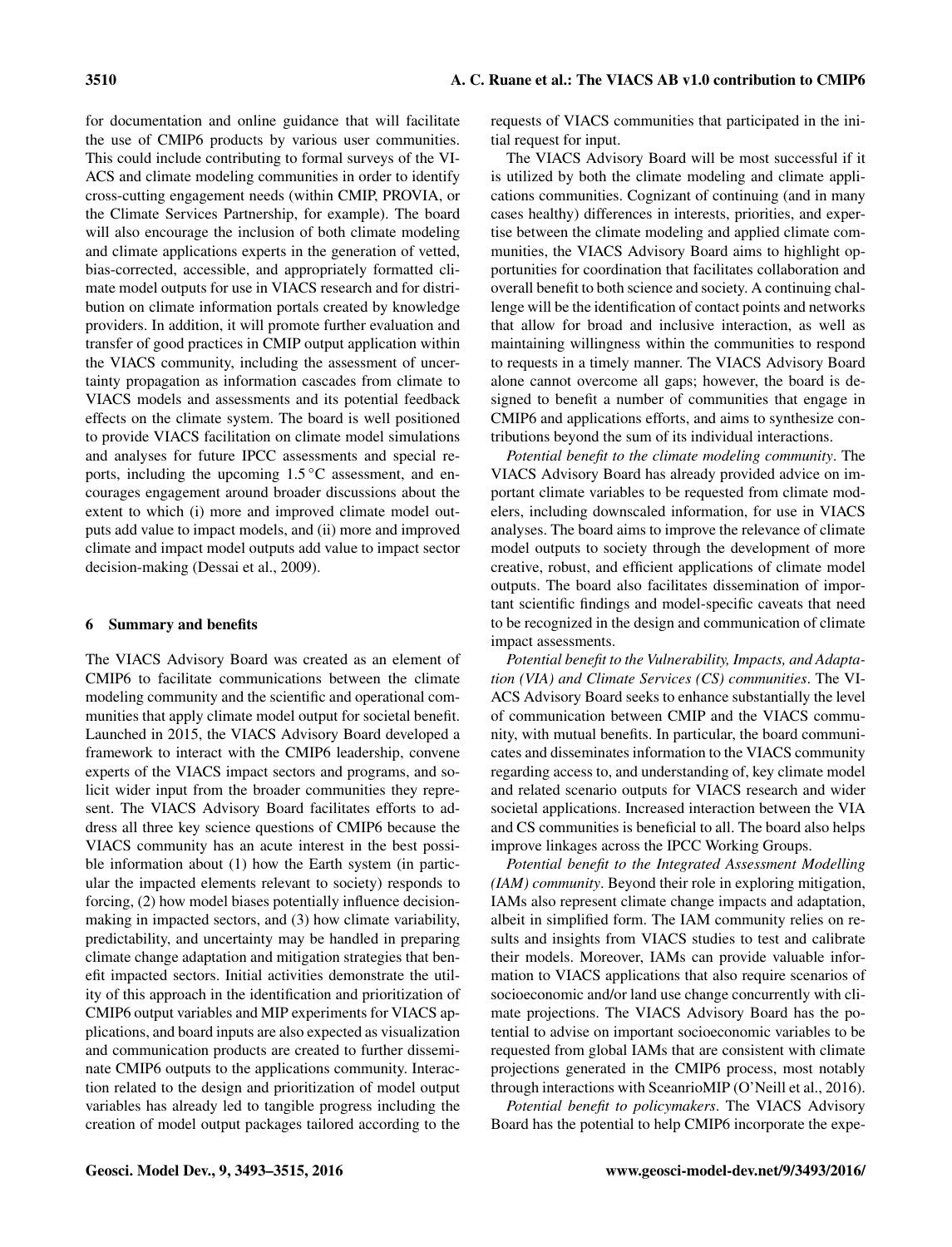rience of VIACS community interactions with policymakers around the world, with plans for online metrics tailored toward policymakers and a greater translation of climate model output toward societally relevant outcomes that are central to policymaker interests.

## 7 Data availability

As a diagnostic and advisory contributor to CMIP6, the VIACS Advisory Board does not generate new data or model output. Variable packages [\(http://clipc-services.ceda.](http://clipc-services.ceda.ac.uk/dreq/u/VIACSAB.html) [ac.uk/dreq/u/VIACSAB.html\)](http://clipc-services.ceda.ac.uk/dreq/u/VIACSAB.html) for each VIACS community that responded to the variable request may now be specifically requested following the instructions at [https://](https://earthsystemcog.org/projects/wip/CMIP6DataRequest) [earthsystemcog.org/projects/wip/CMIP6DataRequest.](https://earthsystemcog.org/projects/wip/CMIP6DataRequest) Documentation of community engagement and feedback is provided to CMIP6 leaders, and is available upon request. The VIACS Advisory Board is also developing a website to house information about the board and documentation of communications activities, which will be linked to the main CMIP webpage [\(http://www.wcrp-climate.org/wgcm-cmip/](http://www.wcrp-climate.org/wgcm-cmip/wgcm-cmip6) [wgcm-cmip6\)](http://www.wcrp-climate.org/wgcm-cmip/wgcm-cmip6).

*Acknowledgements.* The authors are grateful for contributions of the VIACS communities, in particular those who responded to requests for information related to variables and experimental simulation priorities, observational data sets, and gridding needs. We also thank Martin Juckes for his engagement regarding the development of VIACS variable packages within the CMIP archive structure. We also acknowledge participants at the Aspen Global Change Institute on the Experimental Design of CMIP6 in August 2014, which contributed initial conversations on the potential of an Advisory Board. Alex C. Ruane's work was supported in part by the NASA Modeling, Analysis, and Prediction Program.

Edited by: J. Kala Reviewed by: three anonymous referees

#### References

- Adger, W. N., Barnett, J., Brown, K., Marshall, N., and O'Brien, K.: Cultural dimensions of climate change impacts and adaptation, Nature Clim. Change, 3, 112–117, 2013.
- African Climate Policy Centre: Climate science, information and services in Africa: status, gaps and needs, Working Paper 1, 33 pp., available at: [http://www.climdev-africa.org/system/files/](http://www.climdev-africa.org/system/files/ccda3documents/Policy Brief 1.pdf) [ccda3documents/PolicyBrief1.pdf](http://www.climdev-africa.org/system/files/ccda3documents/Policy Brief 1.pdf) (last access: 28 March 2016), 2013.
- Arnell, N. W.: The global-scale impacts of climate change: the QUEST-GSI project, Climatic Change, 134, 343–352, 2016.
- Asseng, S., Ewert, F., Rosenzweig, C., Jones, J. W., Hatfield, J. L., Ruane, A. C., Boote, K. J., Thorburn, P., Rötter, R. P., Cammarano, D., Brisson, N., Basso, B., Martre, P., Aggarwal, P. K., Angulo, C., Bertuzzi, P., Biernath, C., Challinor, A. J., Doltra, J., Gayler, S., Goldberg, R., Grant, R., Heng, L., Hooker, J., Hunt,

L. A., Ingwersen, J., Izaurralde, R. C., Kersebaum, K. C., Müller, C., Naresh Kumar, S., Nendel, C., O'Leary, G., Olesen, J. E., Osborne, T. M., Palosuo, T., Priesack, E., Ripoche, D., Semenov, M. A., Shcherbak, I., Steduto, P., Stöckle, C., Stratonovitch, P., Streck, T., Supit, I., Tao, F., Travasso, M., Waha, K., Wallach, D., White, J. W., Williams, J. R., and Wolf, J.: Uncertainty in simulating wheat yields under climate change, Nature Clim. Change, 3, 827–832, doi[:10.1038/NCLIMATE1916,](http://dx.doi.org/10.1038/NCLIMATE1916) 2013.

- Barange, M., Merino, G., Blanchard, J. L., Scholtens, J., Harle, J., Allison, E. H., Allen, J. I., Holt, J., and Jennings, S.: Impacts of climate change on marine ecosystem production in societies dependent on fisheries, Nature Clim. Change, 4, 211–216, doi[:10.1038/NCLIMATE2119,](http://dx.doi.org/10.1038/NCLIMATE2119) 2014.
- Blanchard, J. L., Jennings, S., Holmes, R., Harle, J., Merino, G., Allen, J. I., Holt, J., Dulvy, N. K., and Barange, M.: Potential consequences of climate change for primary production and fish production in large marine ecosystems, Philos. T. R. Soc. B, 367, 2979–2989, doi[:10.1098/rstb.2012.0231,](http://dx.doi.org/10.1098/rstb.2012.0231) 2012.
- Bopp, L., Resplandy, L., Orr, J. C., Doney, S. C., Dunne, J. P., Gehlen, M., Halloran, P., Heinze, C., Ilyina, T., Séférian, R., Tjiputra, J., and Vichi, M.: Multiple stressors of ocean ecosystems in the 21st century: projections with CMIP5 models, Biogeosciences, 10, 6225–6245, doi[:10.5194/bg-10-6225-2013,](http://dx.doi.org/10.5194/bg-10-6225-2013) 2013.
- Brasseur, G. and Carlson, D.: Future Directions for the World Climate Research Programme, Eos, 96, doi[:10.1029/2015EO033577,](http://dx.doi.org/10.1029/2015EO033577) 2015.
- Burkett, V. R., Suarez, A. G., Bindi, M., Conde, C., Mukerji, R., Prather, M. J., St. Clair, A. L., and Yohe, G. W.: Point of departure, in: Climate Change 2014: Impacts, Adaptation, and Vulnerability. Part A: Global and Sectoral Aspects, Contribution of Working Group II to the Fifth Assessment Report of the Intergovernmental Panel on Climate Change, edited by: Field, C. B., Barros, V. R., Dokken, D. J., Mach, K. J., Mastrandrea, M. D., Bilir, T. E., Chatterjee, M., Ebi, K. L., Estrada, Y. O., Genova, R. C., Girma, B., Kissel, E. S., Levy, A. N., MacCracken, S., Mastrandrea, P. R., and White, L. L., Cambridge University Press, Cambridge, United Kingdom and New York, NY, USA, 169– 194, 2014.
- Caminade, C., Kovats, S., Rocklov, J., Tompkins, A. M., Morse, A. P., Colón-González, F. J., Stenlund, H., Martens, P., and Lloyd, S. J.: Impact of climate change on global malaria distribution, P. Natl. Acad. Sci. USA, 111, 3286–3291, doi[:10.1073/pnas.1302089111,](http://dx.doi.org/10.1073/pnas.1302089111) 2014.
- CGIAR: Climate, agriculture, and food security: A strategy for change, Consultative Group on International Agricultural Research, available at: [https://ccafs.cgiar.org/publications/](https://ccafs.cgiar.org/publications/climate-change-agriculture-and-food-security-strategy-change#.VtcTpOY8NRU) [climate-change-agriculture-and-food-security-strategy-change#](https://ccafs.cgiar.org/publications/climate-change-agriculture-and-food-security-strategy-change#.VtcTpOY8NRU) [.VtcTpOY8NRU](https://ccafs.cgiar.org/publications/climate-change-agriculture-and-food-security-strategy-change#.VtcTpOY8NRU) (last access: 2 March 2016), 2009.
- Cheung, W. W. L., Dunne, J., Sarmiento, J. L., and Pauly, D.: Integrating ecophysiology and plankton dynamics into projected maximum fisheries catch potential under climate change in the Northeast Atlantic, ICES J. Mar. Sci., 68, 1008–1018, doi[:10.1093/icesjms/fsr012,](http://dx.doi.org/10.1093/icesjms/fsr012) 2011.
- Coffel, E. and Horton, R.: Climate change and the impact of extreme temperatures on aviation, Weather, Climate, and Society, 7, 94–102, 2015.
- CSP: The Second International Conference on Climate Services: Toward a Climate Services Enterprise Conference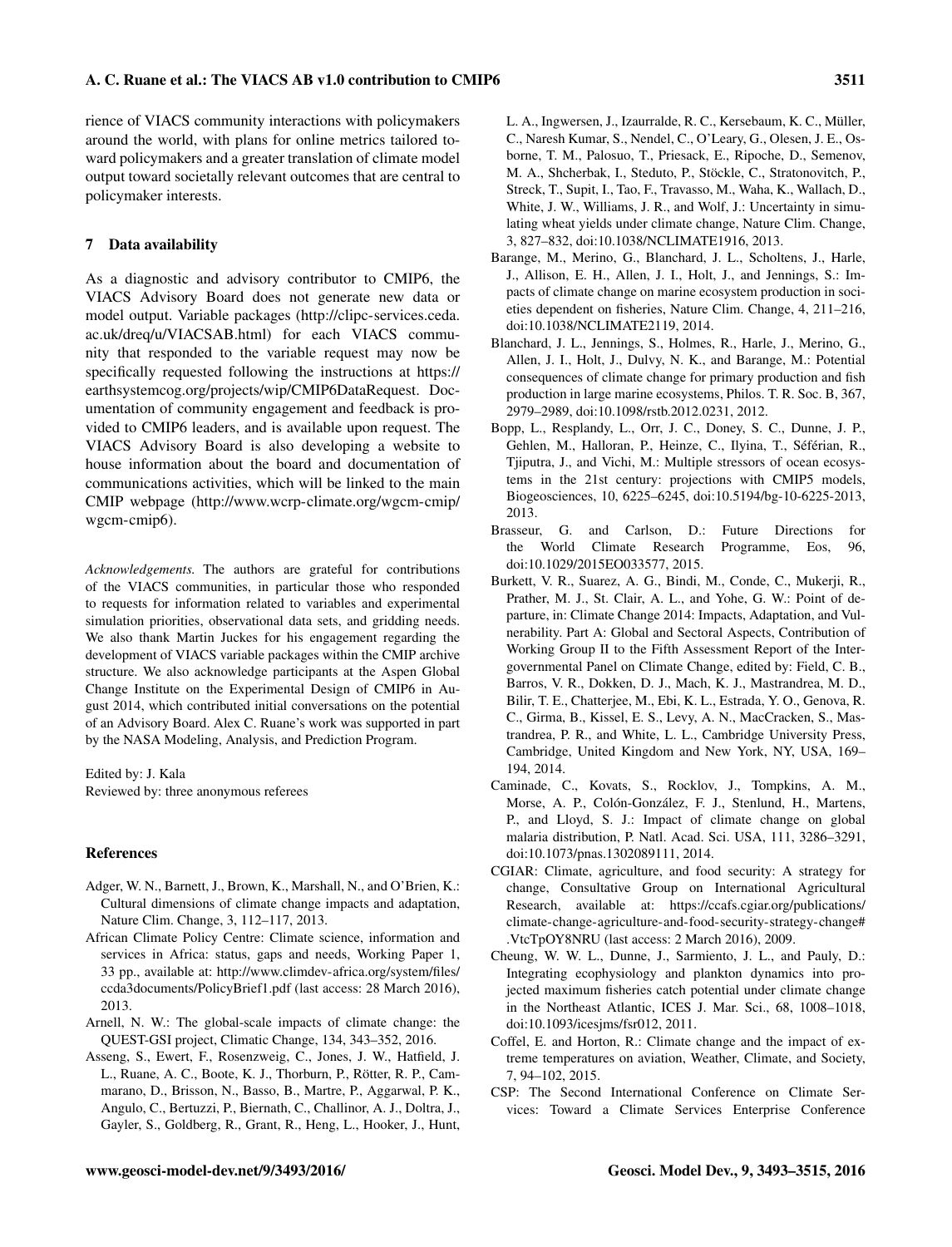Report Brussels, Belgium, 5–7 September 2012, available at: [http://www.climate-services.org/wp-content/uploads/2015/](http://www.climate-services.org/wp-content/uploads/2015/05/iccs2_report_screen_high_resolution-2.pdf) [05/iccs2\\_report\\_screen\\_high\\_resolution-2.pdf](http://www.climate-services.org/wp-content/uploads/2015/05/iccs2_report_screen_high_resolution-2.pdf) (last access: 28 March 2016), 2012.

- CSP: Toward an ethical framework for climate services, A White Paper of the Climate Services Partnership Working Group on Climate Services Ethics, available at: [http://www.climate-services.org/wp-content/uploads/2015/](http://www.climate-services.org/wp-content/uploads/2015/09/CS-Ethics-White-Paper-Oct-2015.pdf) [09/CS-Ethics-White-Paper-Oct-2015.pdf](http://www.climate-services.org/wp-content/uploads/2015/09/CS-Ethics-White-Paper-Oct-2015.pdf) (last access: 28 March 2016), 2015.
- Dessai, S., Hulme, M., Lempert, R., and Pielke Jr., R.: Climate prediction: A limit to adaptation?, in: Living with climate change: Are there limits to adaptation?, edited by: Adger, W. N., Lorenzoni, I., and O'Brien, K., Cambridge University Press, Cambridge, UK, 64–78, 2009.
- Drake, J. M. and Beier, J. C.: Ecological niche and potential distribution of Anopheles arabiensis in Africa in 2050, Malaria Journal, 13, 213, doi[:10.1186/1475-2875-13-213,](http://dx.doi.org/10.1186/1475-2875-13-213) 2014.
- Ebi, K. L.: Health in the new scenarios for climate change research, Int. J. Environ. Res. Public Health, 11, 30–46, doi[:10.3390/ijerph110100030,](http://dx.doi.org/10.3390/ijerph110100030) 2014.
- Ebi, K. L. and Rocklov, J.: Climate change and health modelling: horses for courses, Global Health Action, 7, 24154, doi[:10.3402/gha.v7.24154,](http://dx.doi.org/10.3402/gha.v7.24154) 2014.
- Eisenack, K., Moser, S. C., Hoffmann, E., Klein, R. J. T., Oberlack, C., Pechan, A., Rotter, M., and Termeer, C. J. A. M.: Explaining and overcoming barriers to climate change adaptation, Nature Climate Change, 4, 867–872, doi[:10.1038/nclimate2350,](http://dx.doi.org/10.1038/nclimate2350) 2014.
- European Commission: European Commission Roadmap for Climate Services, available at: [http://ec.europa.eu/research/index.cfm?&eventcode=](http://ec.europa.eu/research/index.cfm?&eventcode=552E851C-E1C6-AFE7-C9A99A92D4104F7E&pg=events) [552E851C-E1C6-AFE7-C9A99A92D4104F7E&pg=events](http://ec.europa.eu/research/index.cfm?&eventcode=552E851C-E1C6-AFE7-C9A99A92D4104F7E&pg=events) (last access: 28 March 2016), 2015.
- Eyring, V., Bony, S., Meehl, G. A., Senior, C. A., Stevens, B., Stouffer, R. J., and Taylor, K. E.: Overview of the Coupled Model Intercomparison Project Phase 6 (CMIP6) experimental design and organization, Geosci. Model Dev., 9, 1937–1958, doi[:10.5194/gmd-9-1937-2016,](http://dx.doi.org/10.5194/gmd-9-1937-2016) 2016a.
- Eyring, V., Righi, M., Lauer, A., Evaldsson, M., Wenzel, S., Jones, C., Anav, A., Andrews, O., Cionni, I., Davin, E. L., Deser, C., Ehbrecht, C., Friedlingstein, P., Gleckler, P., Gottschaldt, K.-D., Hagemann, S., Juckes, M., Kindermann, S., Krasting, J., Kunert, D., Levine, R., Loew, A., Mäkelä, J., Martin, G., Mason, E., Phillips, A. S., Read, S., Rio, C., Roehrig, R., Senftleben, D., Sterl, A., van Ulft, L. H., Walton, J., Wang, S., and Williams, K. D.: ESMValTool (v1.0) – a community diagnostic and performance metrics tool for routine evaluation of Earth system models in CMIP, Geosci. Model Dev., 9, 1747–1802, doi[:10.5194/gmd-](http://dx.doi.org/10.5194/gmd-9-1747-2016)[9-1747-2016,](http://dx.doi.org/10.5194/gmd-9-1747-2016) 2016b.
- FAO: The State of World Fisheries and Aquaculture 2014, Rome, 243 pp., available at: <www.fao.org/3/a-i3720e.pdf> (last access: 4 April 2016), 2014.
- Gates, W. L., Boyle, J. S., Covey, C., Dease, C. G., Doutriaux, C. M., Drach, S., Fiorino, M., Gleckler, P. J., Hnilo, J. J., Marlais, S. M., Phillips, T. J., Potter, G. L., Santer, B. D., Sperber, K. R., Taylor, K. E., and Williams, D. N.: An overview of the results of the Atmospheric Model Intercomparison Project (AMIP I), B. Am. Meterol. Soc., 80, 29–55, 1999.
- GEO: Progress on GEOGLAM Implementation; First steps towards Implementation 2013–2014 Phase I and II, Group on Earth Observations Executive Committee, available at: [http://www.earthobservations.org/documents/](http://www.earthobservations.org/documents/geoglam/GEOGLAM_Implementation_Plan.pdf) [geoglam/GEOGLAM\\_Implementation\\_Plan.pdf](http://www.earthobservations.org/documents/geoglam/GEOGLAM_Implementation_Plan.pdf) (last access: 2 March 2016), 2013.
- Giorgi, F., Jones, C., and Asrar, G.: Addressing climate information needs at the regional level: the CORDEX framework, World Meteorol Organ (WMO), 58, 175–183, 2009.
- Guentchev, G. S., Rood, R. B., Ammann, C. M., Barsugli, J. J., Ebi, K., Berrocal, V., O'Neill, M. S., Gronlund, C. J., Vigh, J. L., Koziol, B., and Cinquini, L.: Evaluating the Appropriateness of Downscaled Climate Information for Projecting Risks of Salmonella, Int. J. Environ. Res. Public Health, 13, 267, doi[:10.3390/ijerph13030267,](http://dx.doi.org/10.3390/ijerph13030267) 2016.
- Haddeland, I., Clark, D., Franssen, W., Ludwig, F., Voß, F., Arnell, N. W., Bertrand, N., Best, M., Folwell, S., Gerten, D., Gomes, S., Gosling, S. N., Hagemann, S., Hanasaki, N., Harding, R., Heinke, J., Kabat, P., Koirala, S., Oki, T., Polcher, J., Stacke, T., Viterbo, P., Weedon, G. P., and Yeh, P.: Multi-Model Estimate of the Terrestrial Global Water Balance: Setup and First Results, J. Hydrometeorol., 12, 869–884, doi[:10.1175/2011JHM1324.1,](http://dx.doi.org/10.1175/2011JHM1324.1) 2011.
- Hagemann, S., Chen, C., Clark, D. B., Folwell, S., Gosling, S. N., Haddeland, I., Hanasaki, N., Heinke, J., Ludwig, F., Voss, F., and Wiltshire, A. J.: Climate change impact on available water resources obtained using multiple global climate and hydrology models, Earth Syst. Dynam., 4, 129–144, doi[:10.5194/esd-](http://dx.doi.org/10.5194/esd-4-129-2013)[4-129-2013,](http://dx.doi.org/10.5194/esd-4-129-2013) 2013.
- Horton, R., Bader, D., Kushnir, Y., Little, C., Blake, R., and Rosenzweig, C.: New York City Panel on Climate Change 2015 ReportChapter 1: Climate Observations and Projections, Annals of the New York Academy of Sciences, 1336, 18–35, 2015.
- Hunt, A. and Watkiss, P.: Climate change impacts and adaptation in cities: a review of the literature, Climatic Change, 104, 13–49, 2011.
- IPCC: Climate Change: The IPCC Impacts Assessment. Report prepared for IPCC by Working Group II, Intergovernmental Panel on Climate Change, edited by: Tegart, W. J. McG., Sheldon, G. W., and Griffiths, D. C., Australian Government Publishing Service, Canberra, ACT, Australia, 278 pp., 1990.
- IPCC: Climate Change 1992: The Supplementary Report to the IPCC Impacts Assessment, Intergovernmental Panel on Climate Change. Report prepared for the Intergovernmental Panel on Climate Change by Working Group II combined with Supporting Scientific Material, edited by: Tegart, W. J. McG. and Sheldon, G. W., Australian Government Publishing Service, Canberra, ACT, Australia, 114 pp., 1992.
- IPCC: Climate Change 1994: Radiative Forcing of Climate Change and an Evaluation of the IPCC IS92 Emission Scenarios. Reports of Working Groups I and III of the Intergovernmental Panel on Climate Change, edited by: Houghton, J. T., Meira Filho, L. G., Bruce, J., Lee, H., Callander, B. A., Haites, E., Harris, N., and Maskell, K., Cambridge University Press, Cambridge, UK, 339 pp., 1994a.
- IPCC: IPCC Technical Guidelines for Assessing Climate Change Impacts and Adaptations. Part of the IPCC Special Report to the First Session of the Conference of the Parties to the UN Framework Convention on Climate Change, Working Group II,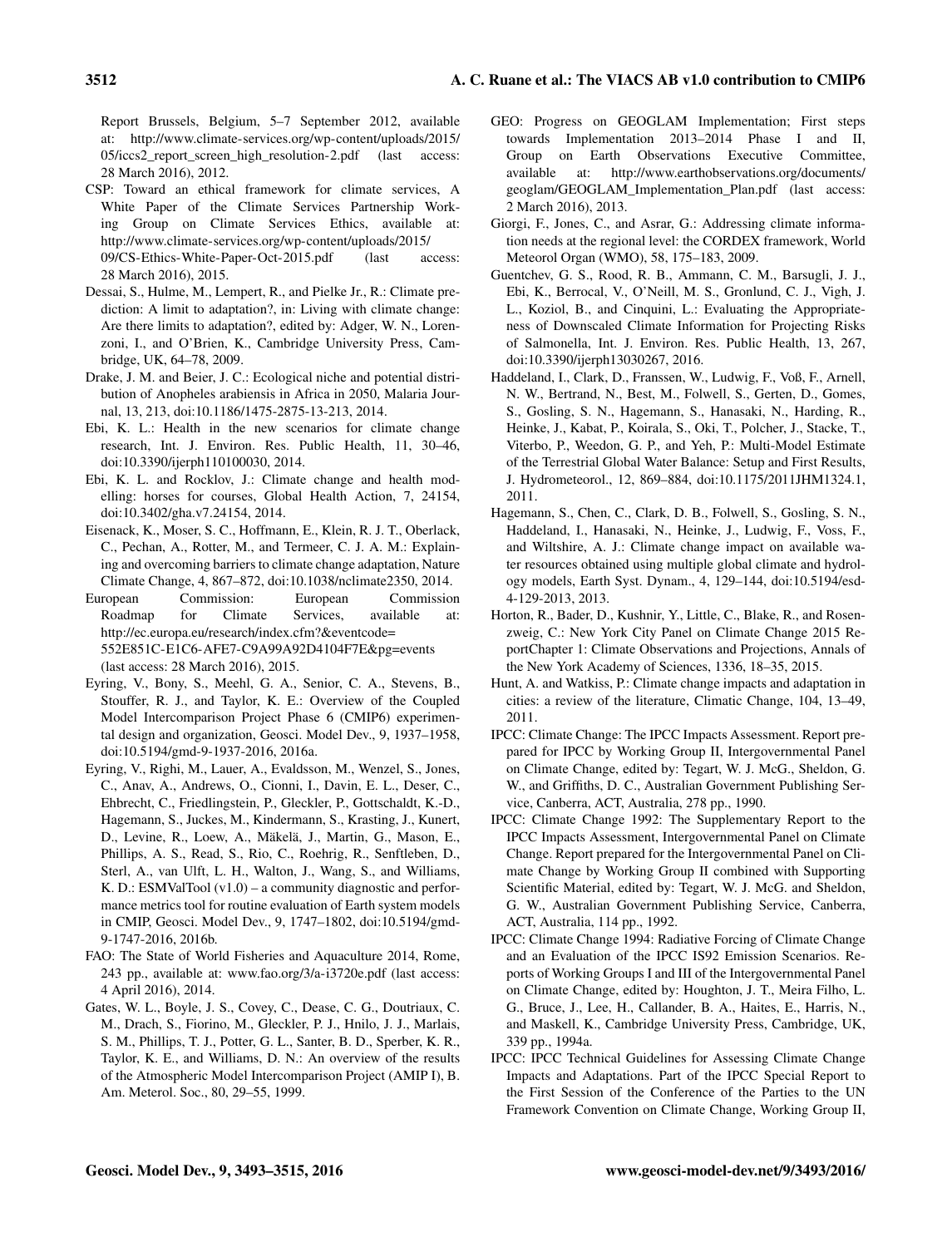#### A. C. Ruane et al.: The VIACS AB v1.0 contribution to CMIP6 3513

Intergovernmental Panel on Climate Change, edited by: Carter, T. R., Parry, M. L., Harasawa, H., and Nishioka, S., University College London, UK and Center for Global Environmental Research, National Institute for Environmental Studies, Tsukuba, Japan, 59 pp., 1994b.

- IPCC: Climate Change 1995: Impacts, Adaptations, and Mitigation of Climate Change: Scientific-Technical Analyses. Contribution of Working Group II to the Second Assessment Report of the Intergovernmental Panel on Climate Change, edited by: Watson, R. T., Zinyowera, M. C., and Moss, R. H., Cambridge University Press, Cambridge, UK, New York, NY, USA, and Melbourne, Australia, 880 pp., 1996.
- IPCC: The Regional Impacts of Climate Change: An Assessment of Vulnerability. A Special Report of IPCC Working Group II, Intergovernmental Panel on Climate Change, edited by: Watson, R. T., Zinyowera, M. C., and Moss, R. H., Cambridge University Press, Cambridge, UK, 517 pp., 1997.
- IPCC: Climate Change 2001: Impacts, Adaptation, and Vulnerability. Contribution of Working Group II to the Third Assessment Report of the Intergovernmental Panel on Climate Change, edited by: McCarthy, J. J., Canziani, O. F., Leary, N. A., Dokken, D. J., and White, K. S., Cambridge University Press, Cambridge, UK and New York, NY, USA, 1032 pp., 2001.
- IPCC: Climate Change 2007: Impacts, Adaptation and Vulnerability. Contribution of Working Group II to the Fourth Assessment Report of the Intergovernmental Panel on Climate Change, edited by: Parry, M. L., Canziani, O. F., Palutikof, J. P., van der Linden, P. J., and Hanson, C. E., Cambridge University Press, Cambridge, UK and New York, NY, USA, 976 pp., 2007.
- IPCC: Climate Change 2014: Impacts, Adaptation, and Vulnerability. Part A: Global and Sectoral Aspects. Contribution of Working Group II to the Fifth Assessment Report of the Intergovernmental Panel on Climate Change, editd by: Field, C. B., Barros, V. R., Dokken, D. J., Mach, K. J., Mastrandrea, M. D., Bilir, T. E., Chatterjee, M., Ebi, K. L., Estrada, Y. O., Genova, R. C., Girma, B., Kissel, E. S., Levy, A. N., MacCracken, S., Mastrandrea, P. R., and White, L. L., Part B: Regional Aspects. Contribution of Working Group II to the Fifth Assessment Report of the Intergovernmental Panel on Climate Change, edited by: Barros, V. R., Field, C. B., Dokken, D. J., Mastrandrea, M. D., Mach, K. J., Bilir, T. E., Chatterjee, M., Ebi, K. L., Estrada, Y. O., Genova, R. C., Girma, B., Kissel, E. S., Levy, A. N., MacCracken, S., Mastrandrea, P. R., and White, L. L., Cambridge University Press, Cambridge, United Kingdom and New York, NY, USA, 1132 and 688 pp., 2014.
- IPCC-TGICA: General Guidelines on the Use of Scenario Data for Climate Impact and Adaptation Assessment. Version 2, prepared by: Carter, T. R., as Supporting Material of the Intergovernmental Panel on Climate Change, Task Group on Data and Scenario Support for Impact and Climate Assessment, 66 pp., 2007.
- Jennings, S. and Collingridge, K.: Predicting consumer biomass, size-structure, production, catch potential, responses to fishing and associated uncertainties in the world's marine ecosystems, PLoS One, 10, e0133794, doi[:10.1371/journal.pone.0133794,](http://dx.doi.org/10.1371/journal.pone.0133794) 2015.
- Jimenez Cisneros, B. E., Oki, T., Arnell, N. W., Benito, G., Cogley, J. G., Doll, P., Jiang, T., and Mwakalila, S. S.: Freshwater resources, in: Climate Change 2014: Impacts Adaptation and Vulnerability. Part A: Global and Sectoral Aspects. Contribution of

Working Group II to the Fifth Assessment Report of the Intergovernmental Panel on Climate Change, edited by: Field, C. B., Barros, V. R., Dokken, D. J., Mach, K. J., Mastrandrea, M. D., Bilir, T. E., Chatterjee, M., Ebi, K. L., Estrada, Y. O., Genova, R. C., Girma, B., Kissel, E. S., Levy, A. N., MacCracken, S., Mastrandrea, P. R., and White, L. L., Cambridge University Press, Cambridge, United Kingdom and New York, NY, USA) 229– 269, 2014.

- Joiner, J., Yoshida, Y., Vasilkov, A. P., Schaefer, K., Jung, M., Guanter, L., Zhang, Y., Garrity, S., Middleton, E. M., Huemmrich, K. F., Gu, L., and Belelli Marchesini, L.: The seasonal cycle of satellite chlorophyll fluorescence observations and its relationship to vegetation phenology and ecosystem atmosphere carbon exchange, Remote Sens. Environ., 152, 375–391, doi[:10.1016/j.rse.2014.06.022,](http://dx.doi.org/10.1016/j.rse.2014.06.022) 2014.
- Keeling, C. D.: The concentration and isotopic abundance of carbon dioxide in rural and marine air, Geochim. Cosmochim. Ac., 24, 277–298, 1961.
- Kriegler, E., Edmonds, J., Hallegatte, S., Ebi, K. L., Kram, T., Riahi, K., Winkler, H., and van Vuuren, D.: A new scenario framework for climate change research: The concept of shared climate policy assumptions, Climatic Change, 122, 401–414, 2014.
- Leggett, J., Pepper, W. J., and Swart, R. J.: Emissions scenarios for the IPCC: an update, in: Climate Change 1992: The Supplementary Report to the IPCC Scientific Assessment, edited by: Houghton, J. T., Callander, B. A., and Varney, S. K., Cambridge University Press, Cambridge, 75–95, 1992.
- Lobell, D. B. and Burke, M. B.: On the use of statistical models to predict crop yield responses to climate change, Agr. Forest Meteorol., 150, 1443–1452, 2010.
- Lustig, A., Gawthrop, E., Vaughan, C., Tepley-Ferguson, D., Muñoz, A., and Armstrong, K.: Conference Report: Third International Conference on Climate Services, 4–6 December 2013, Montego Bay, Jamaica, 82 pp., available at: [http://r4d.dfid.gov.](http://r4d.dfid.gov.uk/pdf/outputs/ccafs/ICCS3_Report_FINAL.pdf) [uk/pdf/outputs/ccafs/ICCS3\\_Report\\_FINAL.pdf,](http://r4d.dfid.gov.uk/pdf/outputs/ccafs/ICCS3_Report_FINAL.pdf) 2014.
- Marengo, J. A., Averyt, K., Hewitson, B., Leary, N., and Moss, R. (Eds.): Integrating analysis of regional climate change and response options, CR Special, Clim. Res., 40, 121–260, 2009.
- McGregor, G.: Climatology in support of climate risk management: A progress report, Prog. Phys. Geogr., 39, 536–553, doi[:10.1177/0309133315578941,](http://dx.doi.org/10.1177/0309133315578941) 2015.
- McNeeley, S., Beeton, T., and Ojima, D.: Drought Risk and Adaptation in the Interior United States: Understanding the importance of local context for resource management in times of drought, Wea. Climate Soc., 8, 147–161, doi[:10.1175/WCAS-D-](http://dx.doi.org/10.1175/WCAS-D-15-0042.1)[15-0042.1,](http://dx.doi.org/10.1175/WCAS-D-15-0042.1) 2016.
- Mearns, L. O., Giorgi, F., Whetton, P., Pabon, D., Hulme, M., and Lal, M.: Guidelines for Use of Climate Scenarios Developed from Regional Climate Model Experiments, Supporting Material, Intergovernmental Panel on Climate Change Task Group on Scenarios for Climate Impact Assessment (TGCIA), 38 pp., 2003.
- Meehl, G. A., Boer, G. J., Covey, C., Latif, M., and Stouffer, R. J.: The Coupled Model Intercomparison Project (CMIP), B. Am. Meterol. Soc., 81, 313–318, 2000.
- Merino, G., Barange, M., Blanchard, J. L., Harle, J., Holmes, R., Allen, I., Allison, E. H., Badjeck, M. C., Dulvy, N. K., Holt, J., Jennings, S., Mullon, C., and Rodwell, L. D.: Can marine fisheries and aquaculture meet fish demand from a growing human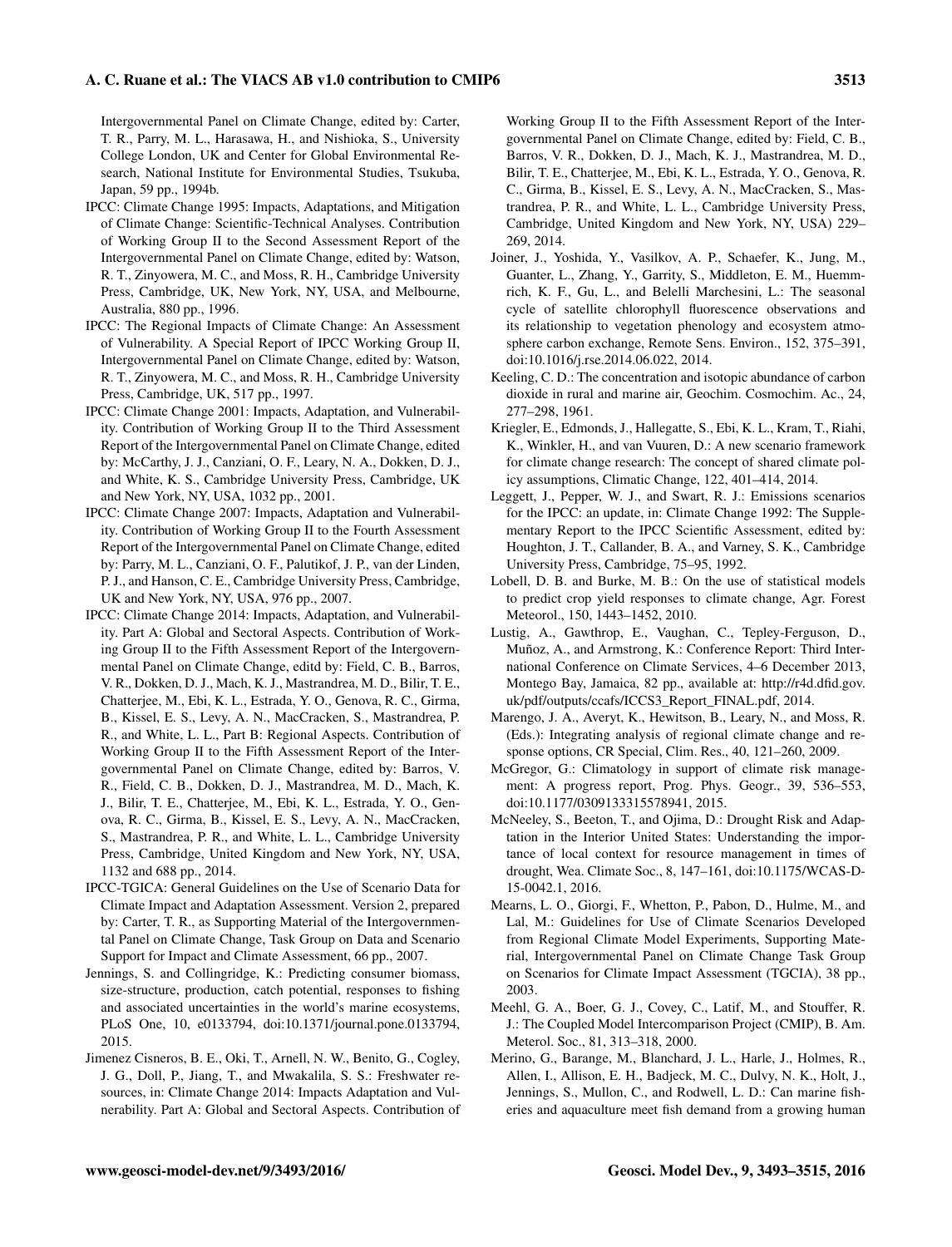population in a changing climate?, Global Environ. Chang., 22, 795–806, doi[:10.1016/j.gloenvcha.2012.03.003,](http://dx.doi.org/10.1016/j.gloenvcha.2012.03.003) 2012.

- Metsämäkia, S., Pulliainenb, J., Salminena, M., Luojusb, K., Wiesmannc, A., Solbergd, R., Böttchera, K., Hiltunenb, M., and Rippere, E.: Introduction to GlobSnow Snow Extent products with considerations for accuracy assessment, Remote Sens. Environ., 156, 96–108, doi[:10.1016/j.rse.2014.09.018,](http://dx.doi.org/10.1016/j.rse.2014.09.018) 2015.
- Monfreda, C., Ramankutty, N., and Foley, J. A.: Farming the planet: 2. Geographic distribution of crop areas, yields, physiological types, and net primary production in the year 2000, Global Biogeochem. Cy., 22, GB1022, doi[:10.1029/2007GB002947,](http://dx.doi.org/10.1029/2007GB002947) 2008.
- Mora, C., Tittensor, D. P., Adl, S., Simpson, A. G. B., and Worm, B.: How Many Species Are There on Earth and in the Ocean?, PLoS Biol., 9, e1001127, doi[:10.1371/journal.pbio.1001127,](http://dx.doi.org/10.1371/journal.pbio.1001127) 2011.
- Moss, R. H., Edmonds, J. A., Hibbard, K. A., Manning, M. R., Rose, S. K., van Vuuren, D. P., Carter, T. R., Emori, S., Kainuma, M., Kram, T., Meehl, G. A., Mitchell, J. F. B., Nakicenovic, N., Riahi, K., Smith, S. J., Stouffer, R. J., Thomson, A. M., Weyant, J. P., and Wilbanks, T. J.: The next generation of scenarios for climate change research and assessment, Nature, 463, 747–756, doi[:10.1038/nature08823,](http://dx.doi.org/10.1038/nature08823) 2010.
- Nicholls, R. J., Hanson, S. E., Lowe, J. A., Warrick, R. A., Lu, X., Long, A. J., and Carter, T. R.: Constructing Sea-Level Scenarios for Impact and Adaptation Assessment of Coastal Areas: A Guidance Document. Supporting Material, Intergovernmental Panel on Climate Change Task Group on Data and Scenario Support for Impact and Climate Analysis (TGICA), 47 pp., 2011.
- O'Neill, B. C., Kriegler, E., Riahi, K., Ebi, K. L., Hallegatte, S., Carter, T. R., Mathur, R., and van Vuuren, D. P.: A new scenario framework for climate change research: The concept of shared socioeconomic pathways, Climatic Change, 122, 387– 400, doi[:10.1007/s10584-013-0905-2,](http://dx.doi.org/10.1007/s10584-013-0905-2) 2014.
- Parry, M.: Scenarios for climate impact and adaptation assessment, Global Environ. Chang., 12, 149–153, 2002.
- Ramankutty, N., Evan, A. T., Monfreda, C., and Foley, J. A.: Farming the planet: 1. Geographic distribution of global agricultural lands in the year 2000, Global Biogeochem. Cyc., 22, GB1003, doi[:10.1029/2007GB002952,](http://dx.doi.org/10.1029/2007GB002952) 2008.
- Ray, D. K., Gerber, J. S., MacDonald, G. K., and West, P. C.: Climate variation explains a third of global crop yield variability, Nat. Commun., 6, 5989, doi[:10.1038/ncomms6989,](http://dx.doi.org/10.1038/ncomms6989) 2015.
- Revi, A.: Climate change risk: an adaptation and mitigation agenda for Indian cities, Environ. Urban., 20, 207–229, 2008.
- Revi, A., Satterthwaite, D., Aragón-Durand, F., Corfee-Morlot, J., Kiunsi, R. B. R., Pelling, M., Roberts, D., Solecki, W., Gajjar, S. P., and Sverdlik, A.: Towards transformative adaptation in cities: the IPCC's Fifth Assessment, Environ. Urban., 26, 11–28, 2014.
- Riahi, K., van Vuuren, D. P., Kriegler, E., Edmonds, J., O'Neill, B., Fujimori, S., Bauer, N., Calvin, K., Dellink, R., Fricko, O., Lutz, W., Popp, A., Cuaresma, J. C., Samir, K. C., Leimbach, M., Jiang, L., Kram, T., Rao, S., Emmerling, J., Ebi, K., Hasegawa, T., Havlik, P., Humpenöder, F., Da Silva, L. A., Smith, S., Stehfest, E., Bosetti, V., Eom, J., Gernaat, D., Masui, T., Rogelj, J., Strefler, J., Drouet, L., Krey, V., Luderer, G., Harmsen, M., Takahashi, K., Baumstark, L., Doelman, J., Kainuma, M., Klimont, Z., Marangoni, G., Lotze-Campen, H., Obersteiner, M., Tabeau, A., and Tavoni, M.: The Shared Socioeconomic Pathways and their Energy, Land Use, and Greenhouse Gas Emissions Implications: An Overview, Global Env-

iron. Chang., doi[:10.1016/j.gloenvcha.2016.05.009,](http://dx.doi.org/10.1016/j.gloenvcha.2016.05.009) online first, 2016.

- Rosenzweig, C., Solecki, W. D., Hammer, S. A., and Mehrotra, S. (Eds.): Climate Change and Cities: First Assessment Report of the Urban Climate Change Research Network, Cambridge University Press, Cambridge, UK, 286 pp., 2011.
- Rosenzweig, C., Jones, J. W., Hatfield, J. L., Ruane, A. C., Boote, K. J., Thorburn, P., Antle, J. M., Nelson, G. C., Porter, C., Janssen, S., Asseng, S., Basso, B., Ewert, F., Wallach, D., Baigorria, G., and Winter, J. M.: The Agricultural Model Intercomparison and Improvement Project (AgMIP): Protocols and pilot studies, Agr. Forest Meteorol., 170, 166–182, doi[:10.1016/j.agrformet.2012.09.011,](http://dx.doi.org/10.1016/j.agrformet.2012.09.011) 2013.
- Rosenzweig, C., Elliott, J., Deryng, D., Ruane, A. C., Müller, C., Arneth, A., Boote, K. J., Folberth, C., Glotter, M., Khabarov, N., Neumann, K., Piontek, F., Pugh, T. A. M., Schmid, E., Stehfest, E., Yang, H., and Jones, J. W.: Assessing agricultural risks of climate change in the 21st century in a global gridded crop model intercomparison, P. Natl. Acad. Sci. USA, 111, 3268– 3273, doi[:10.1073/pnas.1222463110,](http://dx.doi.org/10.1073/pnas.1222463110) 2014.
- Rosenzweig, C., Jones, J. W., Hatfield, J. L., Antle, J. M., Ruane, A. C., and Mutter, C. Z.: The Agricultural Model Intercomparison and Improvement Project: Phase I activities by a global community of science, in: Handbook of Climate Change and Agroecosystems: The Agricultural Model Intercomparison and Improvement Project (AgMIP) Integrated Crop and Economic Assessments, Part 1. edited by: Rosenzweig, C. and Hillel, D., ICP Series on Climate Change Impacts, Adaptation, and Mitigation Vol. 3. Imperial College Press, 3–24, doi[:10.1142/9781783265640\\_0001,](http://dx.doi.org/10.1142/9781783265640_0001) 2015.
- Rosenzweig, C., Antle, J., and Elliott, J.: Assessing Impacts of Climate Change on Food Security Worldwide, Eos, 97, doi[:10.1029/2016EO047387,](http://dx.doi.org/10.1029/2016EO047387) 2016.
- Schewe, J., Heinke, J., Gerten, D., Haddeland, I., Arnell, N. W., Clark, D. B., Dankers, R., Eisner, S., Fekete, B., Colón-González, F. J., Gosling, S. N., Kim, H., Liu, X., Masaki, Y., Portmann, F. T., Satoh, Y., Stacke, T., Tang, Q., Wada, Y., Wisser, D., Albrecht, T., Frieler, K., Piontek, F., Warszawski, L., and Kabat, P.: Multi-model assessment of water scarcity under climate change, P. Natl. Acad. Sci. USA, 111, 3245–3250, 2014.
- Smith, K. R., Woodward, A., Campbell-Lendrum, D., Chadee, D. D., Honda, Y., Liu, Q., Olwoch, J. M., Revich, B., and Sauerborn, R.: Human health: impacts, adaptation, and co-benefits, in: Climate Change 2014: Impacts, Adaptation, and Vulnerability. Part A: Global and Sectoral Aspects. Contribution of Working Group II to the Fifth Assessment Report of the Intergovernmental Panel on Climate Change, edited by: Field, C. B., Barros, V. R., Dokken, D. J., Mach, K. J., Mastrandrea, M. D., Bilir, T. E., Chatterjee, M., Ebi, K. L., Estrada, Y. O., Genova, R. C., Girma, B., Kissel, E. S., Levy, A. N., MacCracken, S., Mastrandrea, P. R., and White, L. L., Cambridge University Press, Cambridge, United Kingdom and New York, NY, USA, 709–754, 2014.
- Swart, R., Mitchell, J., Morita, T., and Raper, S.: Stabilisation scenarios for climate impact assessment, Global Environ. Chang., 12, 155–165, 2002.
- Tonnang, H. E. Z., Kangalawe, R. Y. M., and Yanda, P. Z.: Predicting and mapping malaria under climate change scenarios: the potential redistribution of malaria vectors in Africa, Malaria J., 9, 111, doi[:10.1186/1475-2875-9-111,](http://dx.doi.org/10.1186/1475-2875-9-111) 2010.